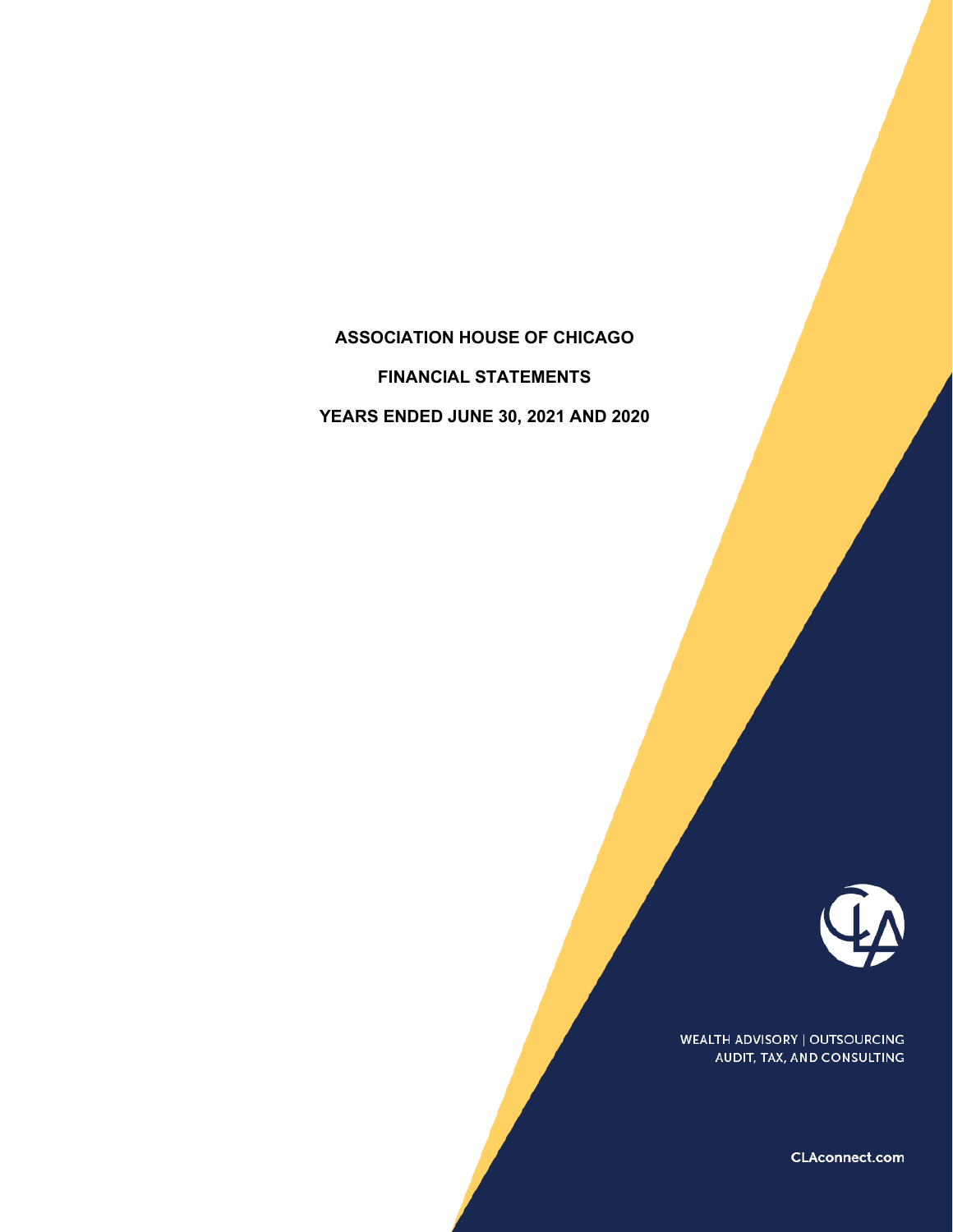# **ASSOCIATION HOUSE OF CHICAGO TABLE OF CONTENTS YEARS ENDED JUNE 30, 2021 AND 2020**

| <b>INDEPENDENT AUDITORS' REPORT</b>                | 1 |
|----------------------------------------------------|---|
| <b>FINANCIAL STATEMENTS</b>                        |   |
| STATEMENTS OF FINANCIAL POSITION                   | 3 |
| STATEMENTS OF ACTIVITIES AND CHANGES IN NET ASSETS | 4 |
| <b>STATEMENTS OF CASH FLOWS</b>                    | 6 |
| <b>STATEMENTS OF FUNCTIONAL EXPENSES</b>           | 7 |
| <b>NOTES TO FINANCIAL STATEMENTS</b>               | 9 |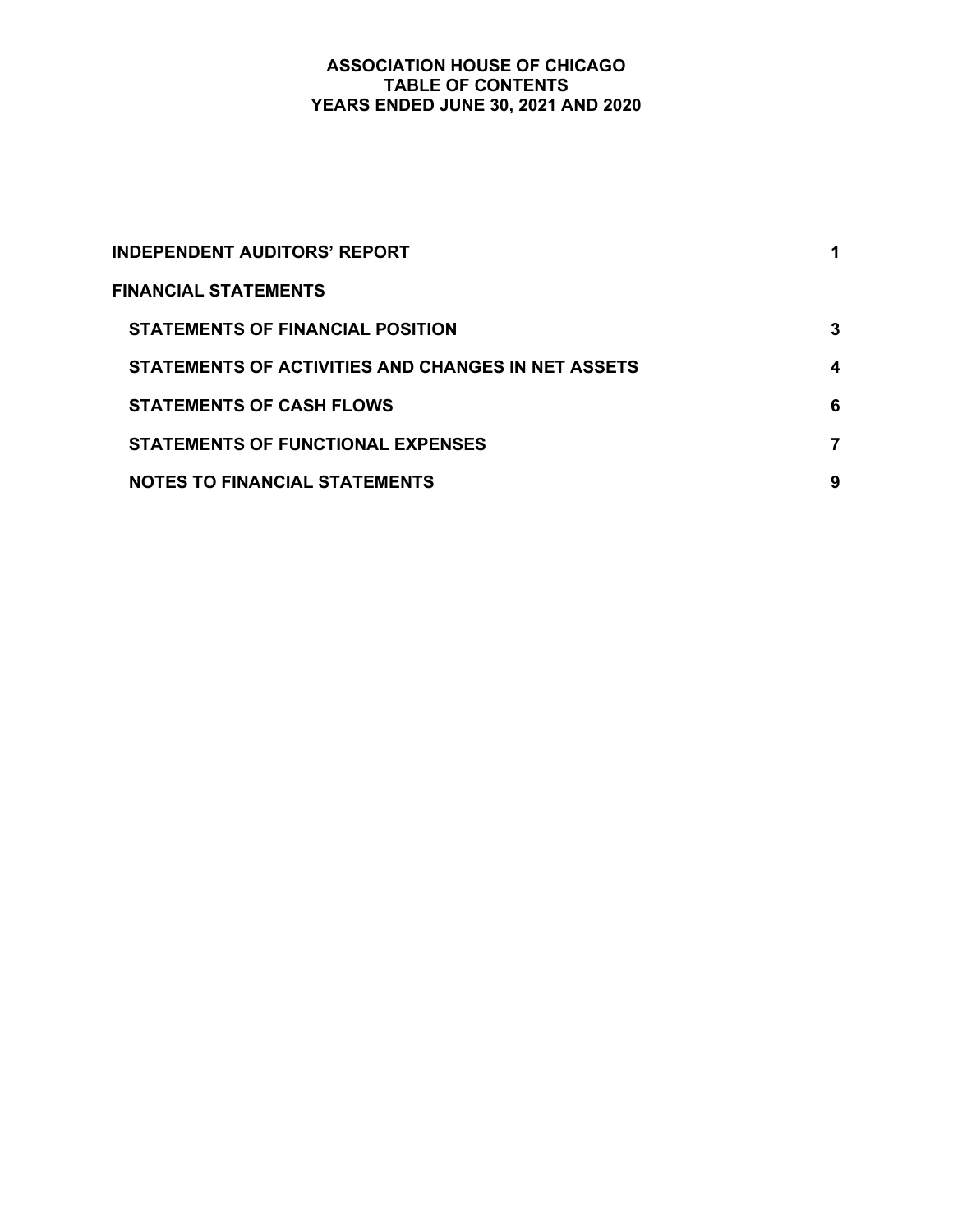

**CliftonLarsonAllen LLP CLAconnect.com**

# **INDEPENDENT AUDITORS' REPORT**

Board of Directors Association House of Chicago Chicago, Illinois

We have audited the accompanying financial statements of Association House of Chicago (the Agency), which comprise the statements of financial position as of June 30, 2021 and 2020, the related statements of activities and changes in net assets, cash flows, and functional expenses for the years then ended, and the related notes to the financial statements.

# *Management's Responsibility for the Financial Statements*

Management is responsible for the preparation and fair presentation of these financial statements in accordance with accounting principles generally accepted in the United States of America, this includes the design, implementation, and maintenance of internal control relevant to the preparation and fair presentation of the financial statements that are free from material misstatement, whether due to fraud or error.

# *Auditors' Responsibility*

Our responsibility is to express an opinion on these financial statements based on our audits. We conducted our audits in accordance with auditing standards generally accepted in the United States of America and the standards applicable to financial audits contained in *Government Auditing Standards*, issued by the Comptroller General of the United States. Those standards require that we plan and perform the audits to obtain reasonable assurance about whether the financial statements are free from material misstatement.

An audit involves performing procedures to obtain audit evidence about the amounts and disclosures in the financial statements. The procedures selected depend on the auditors' judgment, including the assessment of the risks of material misstatement of the financial statements, whether due to fraud or error. In making those risk assessments, the auditor considers internal control relevant to the entity's preparation and fair presentation of the financial statements in order to design audit procedures that are appropriate in the circumstances, but not for the purpose of expressing an opinion on the effectiveness of the entity's internal control. Accordingly, we express no such opinion. An audit also includes evaluating the appropriateness of accounting policies used and the reasonableness of significant accounting estimates made by management, as well as evaluating the overall presentation of the financial statements.

We believe that the audit evidence we have obtained is sufficient and appropriate to provide a basis for our audit opinion.



CLA is an independent member of Nexia International, a leading, global network of independent accounting and consulting firms. See nexia.com/member-firm-disclaimer for details.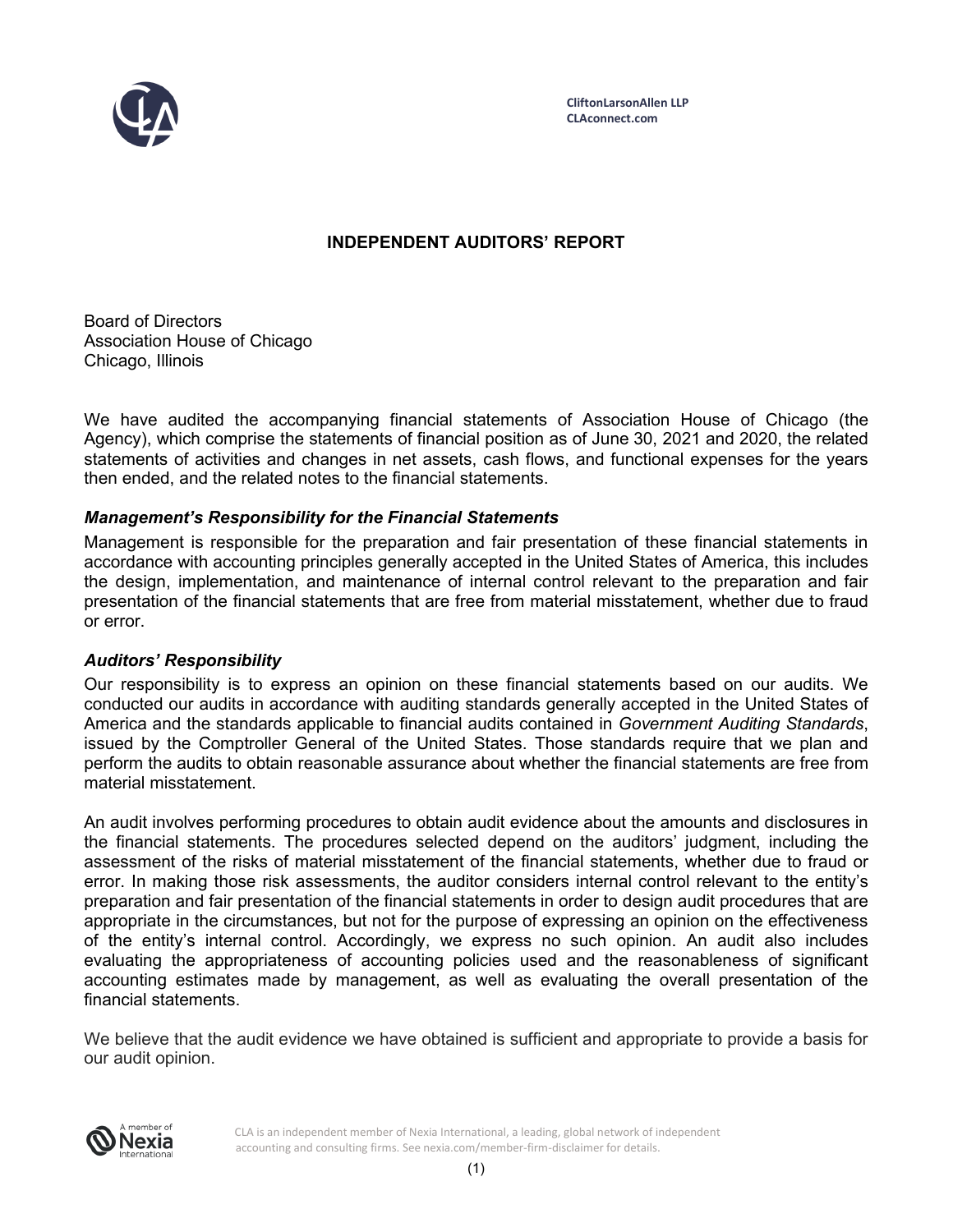# *Opinion*

In our opinion, the financial statements referred to above present fairly, in all material respects, the financial position of Association House of Chicago as of June 30, 2021 and 2020, and the changes in its net assets, and cash flows for the years then ended in accordance with accounting principles generally accepted in the United States of America.

# **Other Reporting Required by** *Government Auditing Standards*

In accordance with *Government Auditing Standards*, we have also issued our report dated December 2, 2021, on our consideration of the Agency's internal control over financial reporting and on our tests of its compliance with certain provisions of laws, regulations, contracts and grant agreements, and other matters. The purpose of that report is solely to describe the scope of our testing of internal control over financial reporting and compliance and the results of that testing, and not to provide an opinion on the effectiveness of the Agency's internal control over financial reporting or on compliance. That report is an integral part of an audit performed in accordance with *Government Auditing Standards* in considering the Agency's internal control over financial reporting and compliance.

Clifton Larson Allen LLP

**CliftonLarsonAllen LLP**

Oak Brook, Illinois December 2, 2021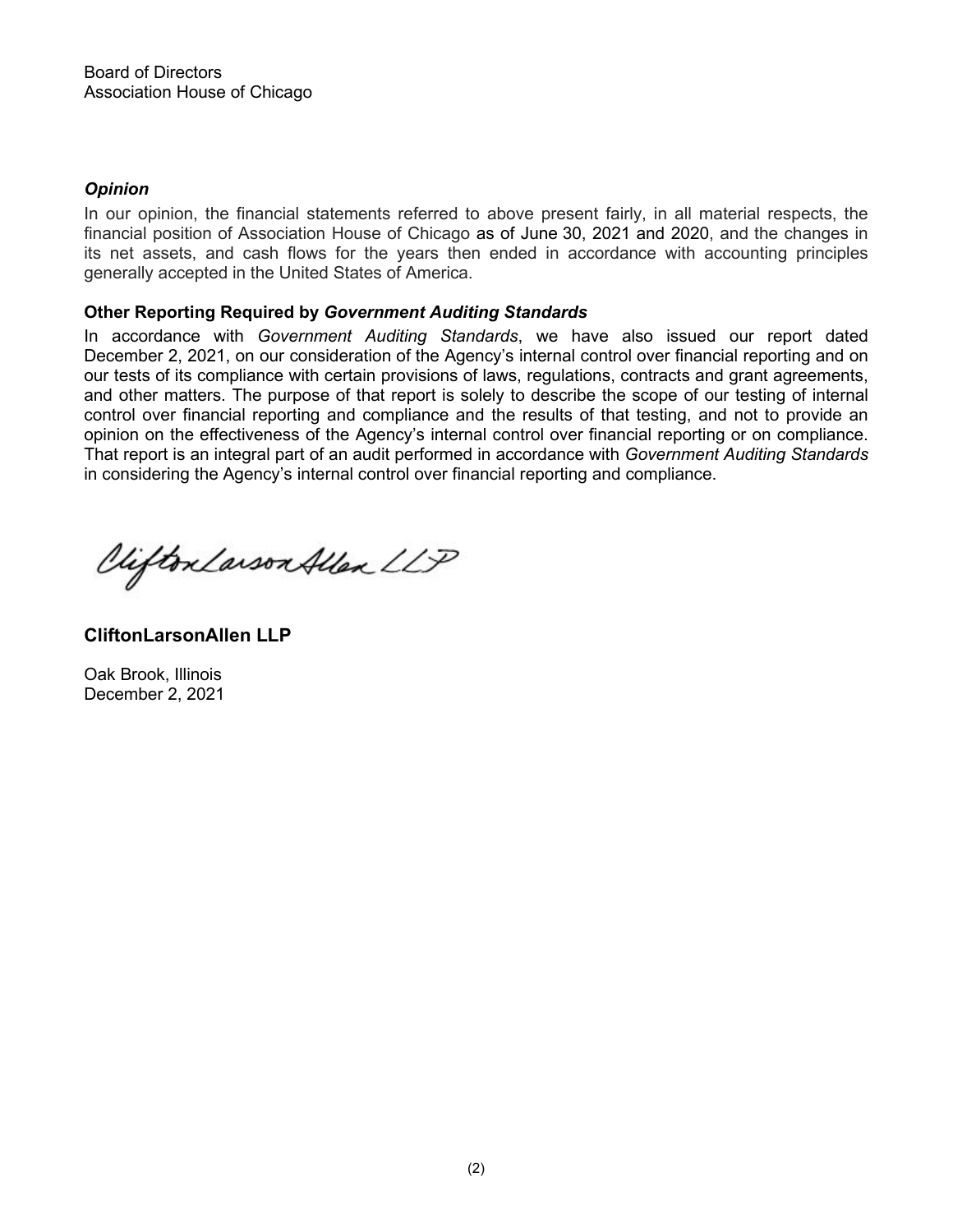# **ASSOCIATION HOUSE OF CHICAGO STATEMENTS OF FINANCIAL POSITION JUNE 30, 2021 AND 2020**

|                                                | 2021             | 2020             |  |
|------------------------------------------------|------------------|------------------|--|
| <b>ASSETS</b>                                  |                  |                  |  |
| <b>CURRENT ASSETS</b>                          |                  |                  |  |
| Cash                                           | \$<br>1,482,382  | \$<br>1,869,013  |  |
| Government Grants Receivable, Net              | 1,090,126        | 1,381,412        |  |
| <b>Other Receivables</b>                       | 442,100          | 352,732          |  |
| Refundable Grant Advance                       | 572              | 138,538          |  |
| Prepaid Expenses and Other Assets              | 207,153          | 61,414           |  |
| <b>Board Designated Investments</b>            | 17,531,765       | 13,379,473       |  |
| <b>Total Current Assets</b>                    | 20,754,098       | 17,182,582       |  |
| PROPERTY AND EQUIPMENT, NET                    | 3,896,642        | 4,467,181        |  |
| <b>Total Assets</b>                            | 24,650,740       | 21,649,763<br>\$ |  |
| <b>LIABILITIES AND NET ASSETS</b>              |                  |                  |  |
| <b>CURRENT LIABILITIES</b>                     |                  |                  |  |
| <b>Accounts Payable</b>                        | \$<br>401,643    | \$<br>228,989    |  |
| <b>Accrued Payroll</b>                         | 671,801          | 645,597          |  |
| Paycheck Protection Program Refundable Advance | 448,831          | 1,181,995        |  |
| <b>Other Accruals</b>                          | 379,920          | 458,062          |  |
| <b>Current Portion of Bonds Payable</b>        | 318,000          | 311,000          |  |
| <b>Total Current Liabilities</b>               | 2,220,195        | 2,825,643        |  |
| BONDS PAYABLE, NET OF UNAMORTIZED DEBT         |                  |                  |  |
| <b>ISSUANCE COSTS</b>                          | 3,874,403        | 4,179,245        |  |
| <b>Total Liabilities</b>                       | 6,094,598        | 7,004,888        |  |
| <b>NET ASSETS</b>                              |                  |                  |  |
| <b>Without Donor Restrictions:</b>             |                  |                  |  |
| Undesignated                                   | 247,794          | 469,003          |  |
| <b>Board Designated</b>                        | 17,531,765       | 13,379,473       |  |
| <b>With Donor Restrictions</b>                 | 776,583          | 796,399          |  |
| <b>Total Net Assets</b>                        | 18,556,142       | 14,644,875       |  |
| <b>Total Liabilities and Net Assets</b>        | 24,650,740<br>\$ | 21,649,763<br>\$ |  |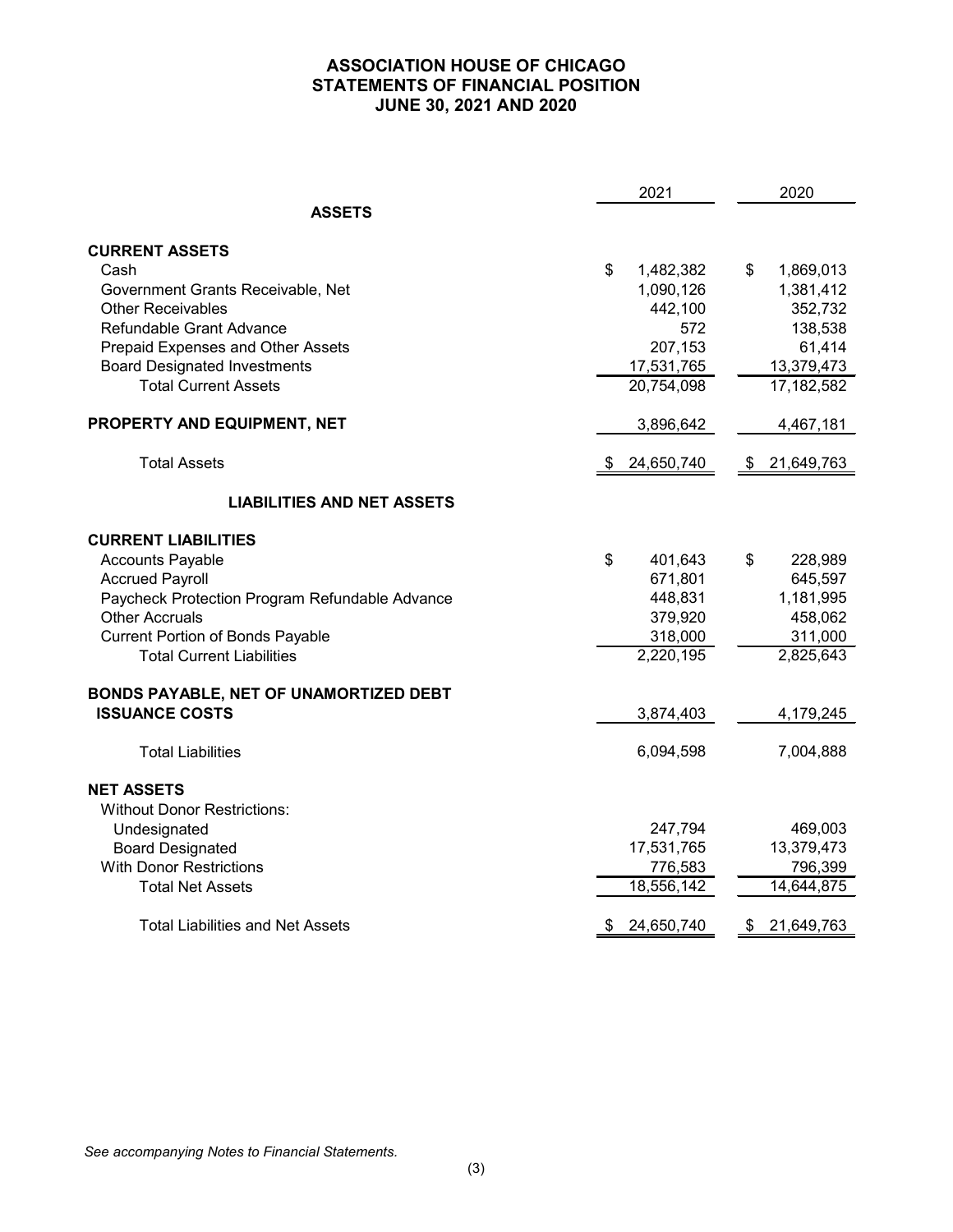# **ASSOCIATION HOUSE OF CHICAGO STATEMENT OF ACTIVITIES AND CHANGES IN NET ASSETS YEAR ENDED JUNE 30, 2021**

|                                                   | <b>Without Donor</b><br>Restrictions | <b>With Donor</b><br>Restrictions | Total            |
|---------------------------------------------------|--------------------------------------|-----------------------------------|------------------|
| <b>REVENUES AND OTHER SUPPORT</b>                 |                                      |                                   |                  |
| Public Support:                                   |                                      |                                   |                  |
| Direct:                                           |                                      |                                   |                  |
| <b>Contributions and Bequests:</b>                |                                      |                                   |                  |
| <b>Foundations and Trusts</b>                     | \$<br>8,740                          | 342,275<br>\$                     | 351,015<br>\$    |
| <b>Other Charitable Contributions</b>             | 291,715                              | 222,177                           | 513,892          |
| Indirect:                                         |                                      |                                   |                  |
| United Way/Crusade of Mercy, Inc.                 | 51,447                               |                                   | 51,447           |
| Direct Program Revenue:                           |                                      |                                   |                  |
| Fees and Grants from Governmental Agencies        | 12,538,858                           | 375,447                           | 12,914,305       |
| Program Service Fees                              | 188,642                              |                                   | 188,642          |
| Other Revenue:                                    |                                      |                                   |                  |
| PPP Refundable Advance - Conditional Contribution | 733,164                              |                                   | 733,164          |
| Miscellaneous Income                              | 84,871                               |                                   | 84,871           |
| Investment Income, Net                            | 4,152,292                            |                                   | 4,152,292        |
| Rental Income                                     | 92,929                               |                                   | 92,929           |
| Net Assets Released from Restrictions and         |                                      |                                   |                  |
| <b>Other Reclassifications</b>                    | 959,715                              | (959, 715)                        |                  |
| Total Revenues and Other Support                  | 19,102,373                           | (19, 816)                         | 19,082,557       |
| <b>EXPENSES</b>                                   |                                      |                                   |                  |
| Program Services:                                 |                                      |                                   |                  |
| Child Welfare                                     | 2,982,287                            |                                   | 2,982,287        |
| Community Health and Workforce Development        | 1,133,462                            |                                   | 1,133,462        |
| <b>High School</b>                                | 1,677,239                            |                                   | 1,677,239        |
| <b>Behavioral Health</b>                          | 7,425,931                            |                                   | 7,425,931        |
| Other Programs                                    | 118,978                              |                                   | 118,978          |
| <b>Total Program Services Expenses</b>            | 13,337,897                           |                                   | 13,337,897       |
|                                                   |                                      |                                   |                  |
| <b>Supporting Services:</b>                       |                                      |                                   |                  |
| Management and General                            | 1,578,171                            |                                   | 1,578,171        |
| Fundraising                                       | 255,222                              |                                   | 255,222          |
| <b>Total Supporting Services Expenses</b>         | 1,833,393                            |                                   | 1,833,393        |
| <b>Total Expenses</b>                             | 15,171,290                           |                                   | 15,171,290       |
| <b>CHANGES IN NET ASSETS</b>                      | 3,931,083                            | (19, 816)                         | 3,911,267        |
| Net Assets - Beginning of Year                    | 13,848,476                           | 796,399                           | 14,644,875       |
| <b>NET ASSETS - END OF YEAR</b>                   | \$<br>17,779,559                     | \$<br>776,583                     | 18,556,142<br>\$ |

*See accompanying Notes to Financial Statements.*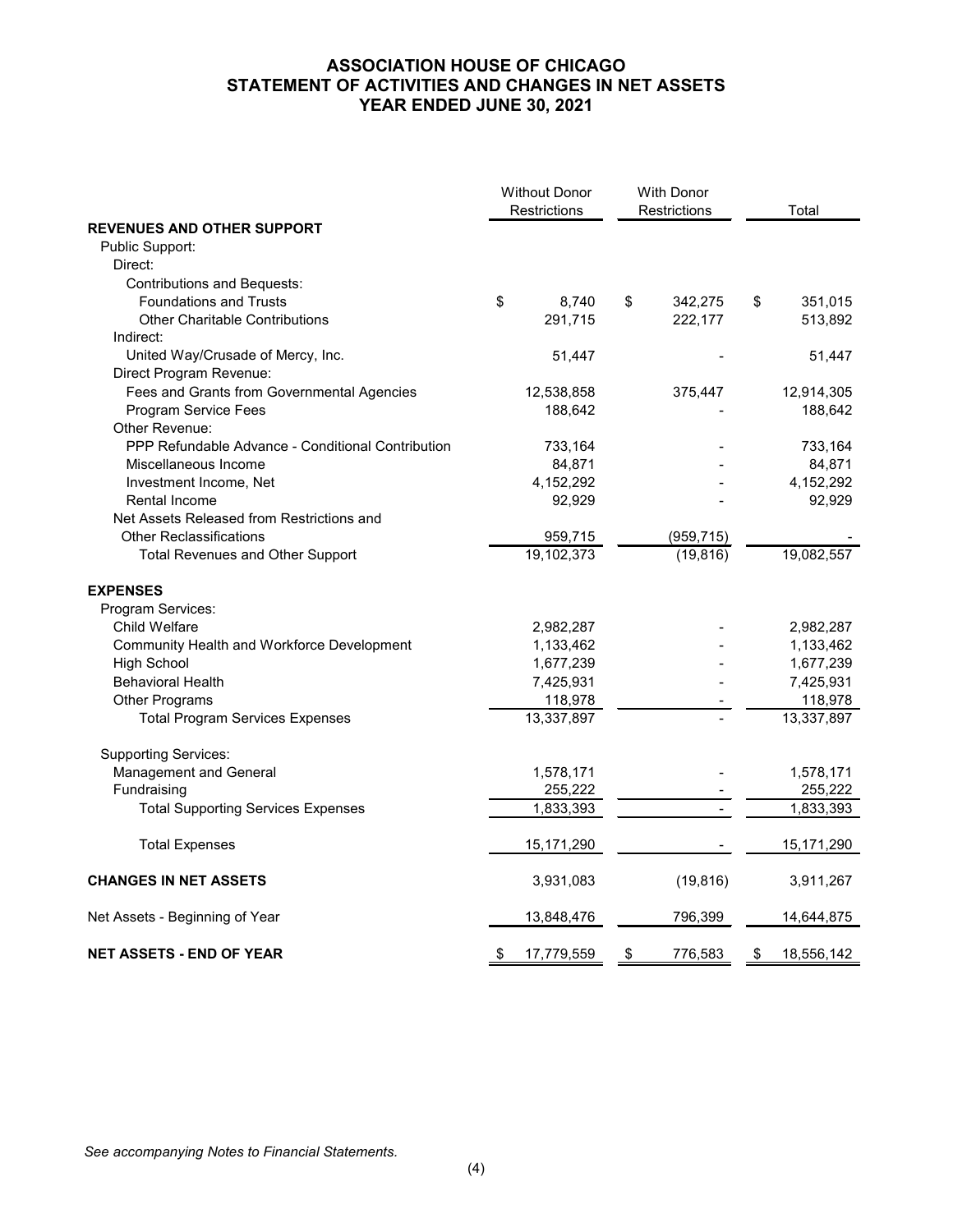# **ASSOCIATION HOUSE OF CHICAGO STATEMENT OF ACTIVITIES AND CHANGES IN NET ASSETS YEAR ENDED JUNE 30, 2020**

|                                                   |    | <b>Without Donor</b><br>Restrictions | <b>With Donor</b><br>Restrictions | Total            |
|---------------------------------------------------|----|--------------------------------------|-----------------------------------|------------------|
| <b>REVENUES AND OTHER SUPPORT</b>                 |    |                                      |                                   |                  |
| Public Support:                                   |    |                                      |                                   |                  |
| Direct:                                           |    |                                      |                                   |                  |
| <b>Contributions and Bequests:</b>                |    |                                      |                                   |                  |
| <b>Foundations and Trusts</b>                     | \$ | 379,607                              | \$<br>328,500                     | \$<br>708,107    |
| <b>Other Charitable Contributions</b>             |    | 64,521                               | 368,780                           | 433,301          |
| Indirect:                                         |    |                                      |                                   |                  |
| United Way/Crusade of Mercy, Inc.                 |    | 113,129                              |                                   | 113,129          |
| Direct Program Revenue:                           |    |                                      |                                   |                  |
| Fees and Grants from Governmental Agencies        |    | 10,167,697                           | 261,194                           | 10,428,891       |
| Program Service Fees                              |    | 173,000                              |                                   | 173,000          |
| Other Revenue:                                    |    |                                      |                                   |                  |
| PPP Refundable Advance - Conditional Contribution |    | 490,005                              |                                   | 490,005          |
| Miscellaneous Income                              |    | 126,881                              |                                   | 126,881          |
| Investment Income, Net                            |    | 757,821                              |                                   | 757,821          |
| Rental Income                                     |    | 95,751                               |                                   | 95,751           |
| Net Assets Released from Restrictions and         |    |                                      |                                   |                  |
| <b>Other Reclassifications</b>                    |    | 1,293,566                            | (1, 293, 566)                     |                  |
| <b>Total Revenues and Other Support</b>           |    | 13,661,978                           | (335,092)                         | 13,326,886       |
| <b>EXPENSES</b>                                   |    |                                      |                                   |                  |
| Program Services:                                 |    |                                      |                                   |                  |
| Child Welfare                                     |    | 2,129,056                            |                                   | 2,129,056        |
| Community Health and Workforce Development        |    | 1,051,483                            |                                   | 1,051,483        |
| <b>High School</b>                                |    | 1,538,714                            |                                   | 1,538,714        |
| <b>Behavioral Health</b>                          |    | 5,361,045                            |                                   | 5,361,045        |
| Other Programs                                    |    | 231,812                              |                                   | 231,812          |
| <b>Total Program Services Expenses</b>            |    | 10,312,110                           |                                   | 10,312,110       |
| <b>Supporting Services:</b>                       |    |                                      |                                   |                  |
| Management and General                            |    | 1,404,072                            |                                   | 1,404,072        |
| Fundraising                                       |    | 202,245                              |                                   | 202,245          |
| <b>Total Supporting Services Expenses</b>         |    | 1,606,317                            |                                   | 1,606,317        |
| <b>Total Expenses</b>                             |    | 11,918,427                           |                                   | 11,918,427       |
| <b>CHANGES IN NET ASSETS</b>                      |    | 1,743,551                            | (335,092)                         | 1,408,459        |
| Net Assets - Beginning of Year                    |    | 12,104,925                           | 1,131,491                         | 13,236,416       |
| <b>NET ASSETS - END OF YEAR</b>                   | \$ | 13,848,476                           | \$<br>796,399                     | \$<br>14,644,875 |

*See accompanying Notes to Financial Statements.*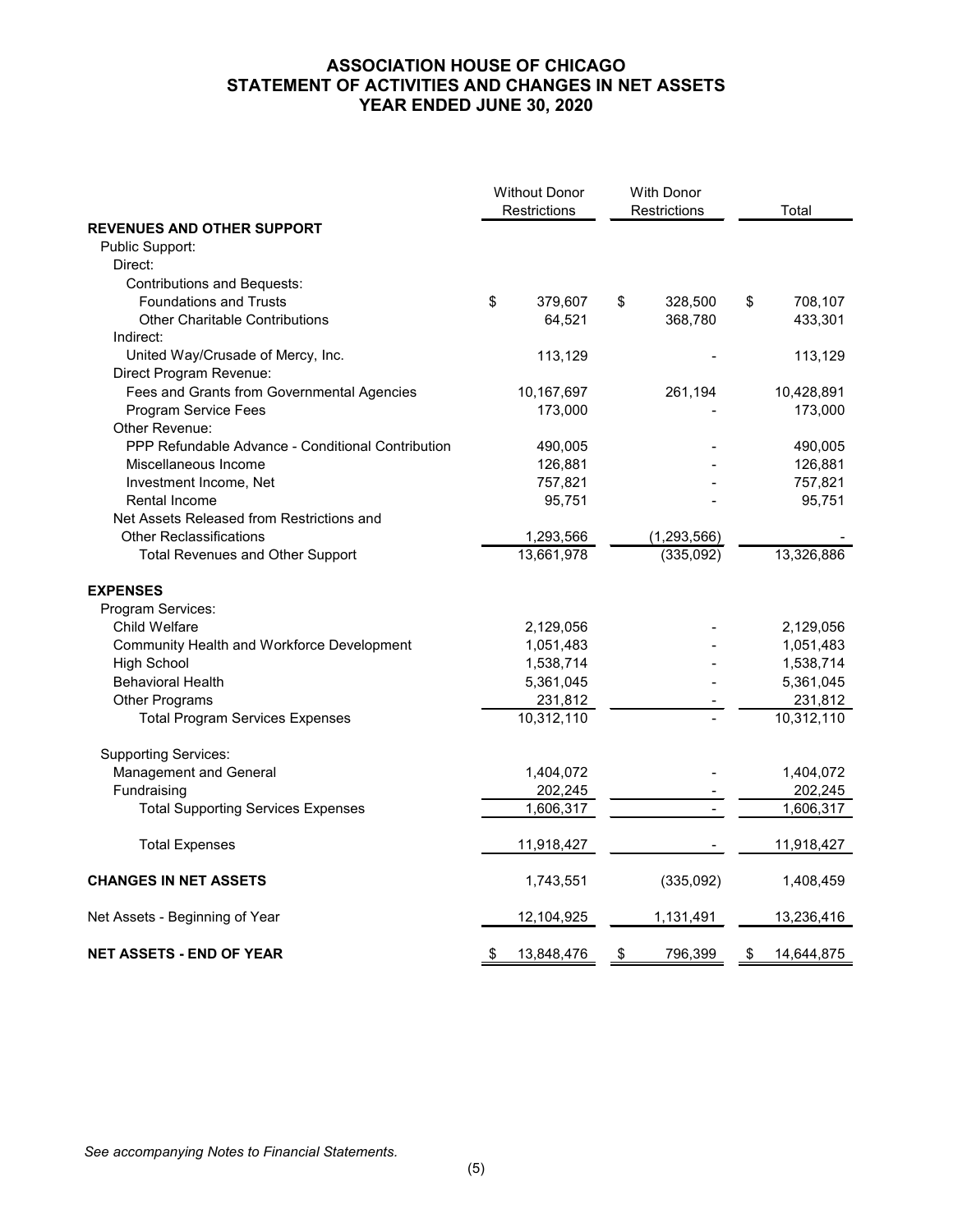# **ASSOCIATION HOUSE OF CHICAGO STATEMENTS OF CASH FLOWS YEARS ENDED JUNE 30, 2021 AND 2020**

|                                                               | 2021            | 2020 |             |  |
|---------------------------------------------------------------|-----------------|------|-------------|--|
| <b>CASH FLOWS FROM OPERATING ACTIVITIES</b>                   |                 |      |             |  |
| Change in Net Assets                                          | \$<br>3,911,267 | \$   | 1,408,459   |  |
| Adjustments to Reconcile Change in Net Assets to              |                 |      |             |  |
| Net Cash Provided by Operating Activities:                    |                 |      |             |  |
| Depreciation                                                  | 583,696         |      | 582,326     |  |
| <b>Bad Debt Expense</b>                                       | 215,925         |      | 210,300     |  |
| Amortization of Deferred Bond Costs                           | 13,158          |      | 13,158      |  |
| Forgiveness of Paycheck Protection Program Refundable Advance | (733, 164)      |      | (490,005)   |  |
| Net Realized and Unrealized Gain on Board-Designated          |                 |      |             |  |
| Investments                                                   | (3,940,033)     |      | (563, 045)  |  |
| Effects of Changes in Operating Assets and Liabilities:       |                 |      |             |  |
| <b>Government Grants Receivable</b>                           | 75,361          |      | (445, 294)  |  |
| <b>Other Receivables</b>                                      | (89, 368)       |      | (7, 113)    |  |
| Refundable Grant Advance                                      | 137,966         |      | (138, 538)  |  |
| Prepaid Expenses and Other Assets                             | (145, 739)      |      | 26,323      |  |
| Accounts Payable and Other Accruals                           | 94,512          |      | 68,184      |  |
| <b>Accrued Payroll</b>                                        | 26,204          |      | 250,861     |  |
| Paycheck Protection Program Refundable Advance                |                 |      | 1,672,000   |  |
| Net Cash Provided by Operating Activities                     | 149,785         |      | 2,587,616   |  |
| <b>CASH FLOWS FROM INVESTING ACTIVITIES</b>                   |                 |      |             |  |
| Purchases of Board-Designated Investments                     | (3,782,822)     |      | (6,852,955) |  |
| Proceeds from Sales and Maturities of Board-Designated        |                 |      |             |  |
| Investments                                                   | 3,557,406       |      | 6,658,179   |  |
| Purchases of Property and Equipment                           |                 |      | (127, 659)  |  |
| Net Cash Used by Investing Activities                         | (225, 416)      |      | (322, 435)  |  |
| <b>CASH FLOWS FROM FINANCING ACTIVITIES</b>                   |                 |      |             |  |
| Net Repayments on Line of Credit                              |                 |      | (238, 624)  |  |
| Principal Payments on Bonds Payable                           | (311,000)       |      | (300,000)   |  |
| Net Cash Used by Financing Activities                         | (311,000)       |      | (538, 624)  |  |
| NET INCREASE (DECREASE) IN CASH                               | (386, 631)      |      | 1,726,557   |  |
| Cash - Beginning of Year                                      | 1,869,013       |      | 142,456     |  |
| <b>CASH - END OF YEAR</b>                                     | \$<br>1,482,382 | \$   | 1,869,013   |  |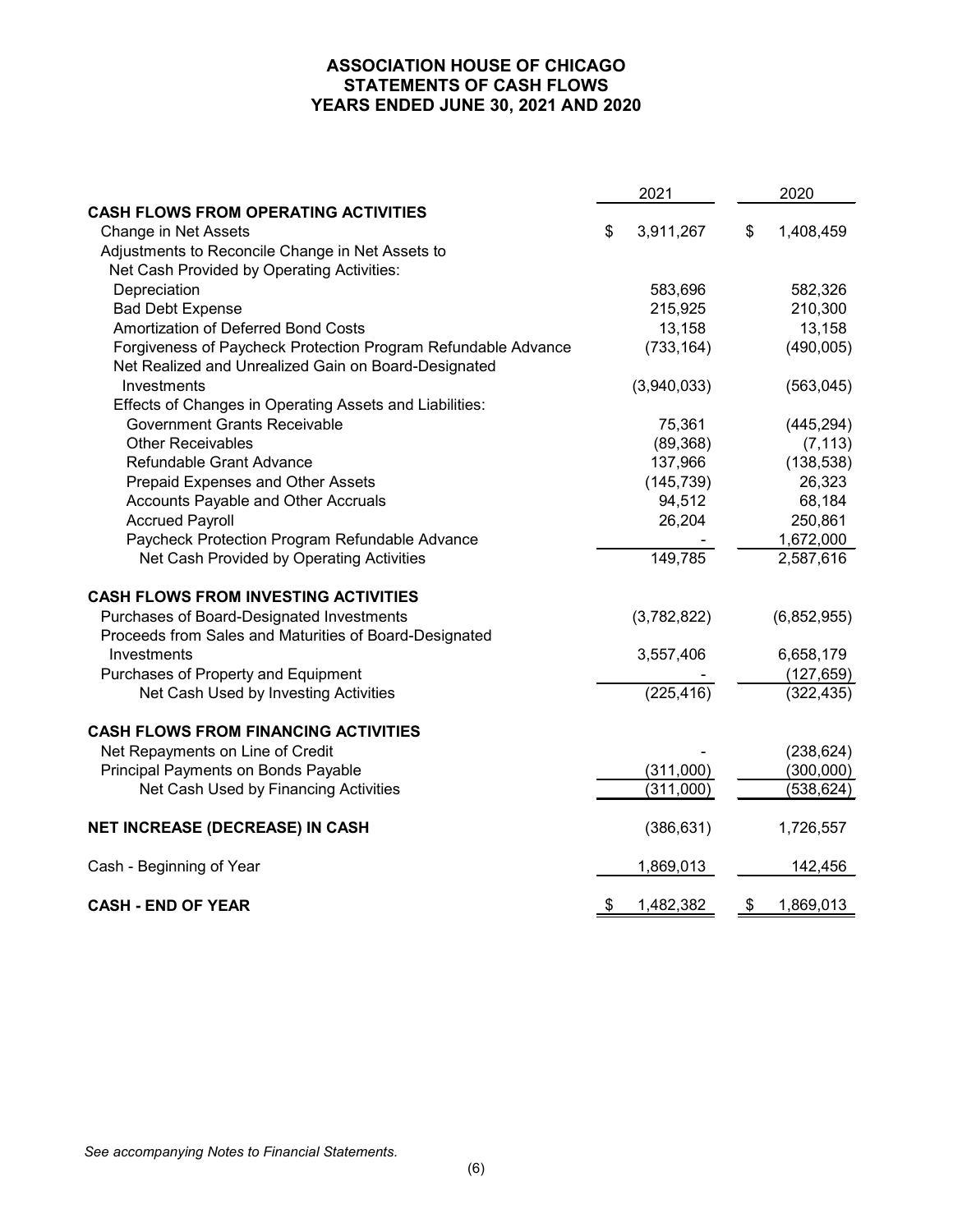# **ASSOCIATION HOUSE OF CHICAGO STATEMENT OF FUNCTIONAL EXPENSES YEAR ENDED JUNE 30, 2021**

|                                       |                  |                                                         | Program Services   | <b>Supporting Services</b> |                          |                              |                              |                          |                                 |                  |
|---------------------------------------|------------------|---------------------------------------------------------|--------------------|----------------------------|--------------------------|------------------------------|------------------------------|--------------------------|---------------------------------|------------------|
|                                       | Child<br>Welfare | <b>Community Health</b><br>and Workforce<br>Development | <b>High School</b> | Behavioral<br>Health       | Other<br>Programs        | Total<br>Program<br>Services | Management<br>and<br>General | Fundraising              | Total<br>Supporting<br>Services | Total            |
| <b>Salaries</b>                       | 1,458,762<br>\$  | \$<br>605,737                                           | \$<br>848,627      | \$3,438,225                | 595,702<br>-S            | \$<br>6,947,053              | \$<br>936,267                | \$<br>143,971            | \$<br>1,080,238                 | \$<br>8,027,291  |
| <b>Employee Health</b>                | 163,423          | 83,520                                                  | 112,831            | 475,196                    | 92,166                   | 927,136                      | 51,898                       | 18,205                   | 70,103                          | 997,239          |
| Payroll Taxes and Other Benefits      | 125,175          | 54,671                                                  | 81,499             | 305,615                    | 52,134                   | 619,094                      | 87,439                       | 13,055                   | 100,494                         | 719,588          |
| <b>Total Salaries and Related</b>     |                  |                                                         |                    |                            |                          |                              |                              |                          |                                 |                  |
| Expenses                              | 1,747,360        | 743,928                                                 | 1,042,957          | 4,219,036                  | 740,002                  | 8,493,283                    | 1,075,604                    | 175,231                  | 1,250,835                       | 9,744,118        |
| <b>Professional Fees and Services</b> | 148,270          |                                                         | 15,000             | 1,870,935                  |                          | 2,034,205                    | 130,641                      | 25,000                   | 155,641                         | 2,189,846        |
| Supplies                              | 80,952           | 90,086                                                  | 98,956             | 113,930                    | 5,766                    | 389,690                      | 6,790                        | 6,287                    | 13,077                          | 402,767          |
| Telephone and Communications          | 6,300            | 4,346                                                   | 4,499              | 24,960                     | 3,648                    | 43,753                       | 1,321                        | 149                      | 1,470                           | 45,223           |
| Postage and Shipping                  | 1,465            | 1,593                                                   | 2,591              | 588                        |                          | 6,237                        | 1,685                        | 164                      | 1,849                           | 8,086            |
| Occupancy                             | 8,362            | 5,000                                                   | 4,544              | 71,436                     | 274,904                  | 364,246                      |                              | 434                      | 434                             | 364,680          |
| Headquarters Facility Occupancy -     |                  |                                                         |                    |                            |                          |                              |                              |                          |                                 |                  |
| Allocated                             | 190,553          | 197,118                                                 | 440,223            | 628,175                    | (1,635,150)              | (179,081)                    | 157,204                      | 21,877                   | 179,081                         |                  |
| <b>Outside Printing</b>               | 5,522            | 5,711                                                   | 13,163             | 18,202                     | $\overline{\phantom{a}}$ | 42,598                       | 4,555                        | 1,523                    | 6,078                           | 48,676           |
| <b>Local Transportation</b>           | 66,002           | 2,530                                                   | 609                | 65,714                     | 343                      | 135,198                      | 1,035                        | 23                       | 1,058                           | 136,256          |
| Conferences and Training              | 21,916           | 1,690                                                   | 14,348             | 15,695                     | 160                      | 53,809                       | 840                          | $\overline{\phantom{a}}$ | 840                             | 54,649           |
| Subscriptions and Membership Dues     | 15,233           | 5,250                                                   | 697                | 15,524                     | 50                       | 36,754                       | 31,499                       | 5,001                    | 36,500                          | 73,254           |
| <b>Foster Care Payments</b>           | 591,324          |                                                         |                    |                            | $\overline{\phantom{a}}$ | 591,324                      |                              |                          |                                 | 591,324          |
| Specific Assistance                   | 44,369           | 59,384                                                  | 13,300             | 79,163                     | $\overline{\phantom{a}}$ | 196,216                      |                              |                          |                                 | 196,216          |
| Awards and Gifts                      | 661              | 250                                                     |                    | 3,580                      | 700                      | 5,191                        | 2,425                        |                          | 2,425                           | 7,616            |
| <b>Equipment Expenses</b>             |                  |                                                         |                    | 125                        |                          | 125                          |                              |                          |                                 | 125              |
| <b>Equipment Rental</b>               | 512              | 384                                                     | 768                | 2,240                      |                          | 3,904                        | 320                          |                          | 320                             | 4,224            |
| Interest                              |                  |                                                         |                    | 7,075                      | 119,089                  | 126,164                      |                              |                          |                                 | 126,164          |
| <b>Bad Debt Expense</b>               | 30,971           | 5,400                                                   | 440                | 179,114                    |                          | 215,925                      |                              |                          |                                 | 215,925          |
| <b>Annual Gala Expenses</b>           |                  | 261                                                     |                    |                            |                          | 261                          |                              | 15,642                   | 15,642                          | 15,903           |
| Miscellaneous                         | 22,515           | 8,221                                                   | 24,440             | 79,740                     | 59,483                   | 194,399                      | 164,252                      | 3,891                    | 168,143                         | 362,542          |
| <b>Total Expenses Before</b>          |                  |                                                         |                    |                            |                          |                              |                              |                          |                                 |                  |
| Depreciation                          | 2,982,287        | 1,131,152                                               | 1,676,535          | 7,395,232                  | (431,005)                | 12,754,201                   | 1,578,171                    | 255,222                  | 1,833,393                       | 14,587,594       |
| Depreciation                          |                  | 2,310                                                   | 704                | 30,699                     | 549,983                  | 583,696                      |                              |                          |                                 | 583,696          |
| <b>Total Functional Expenses</b>      | \$2,982,287      | 1,133,462<br>\$                                         | \$1,677,239        | \$7,425,931                | 118,978<br>\$            | 13,337,897<br>\$             | \$1,578,171                  | 255,222<br>\$            | \$1,833,393                     | 15,171,290<br>\$ |

*See accompanying Notes to Financial Statements.*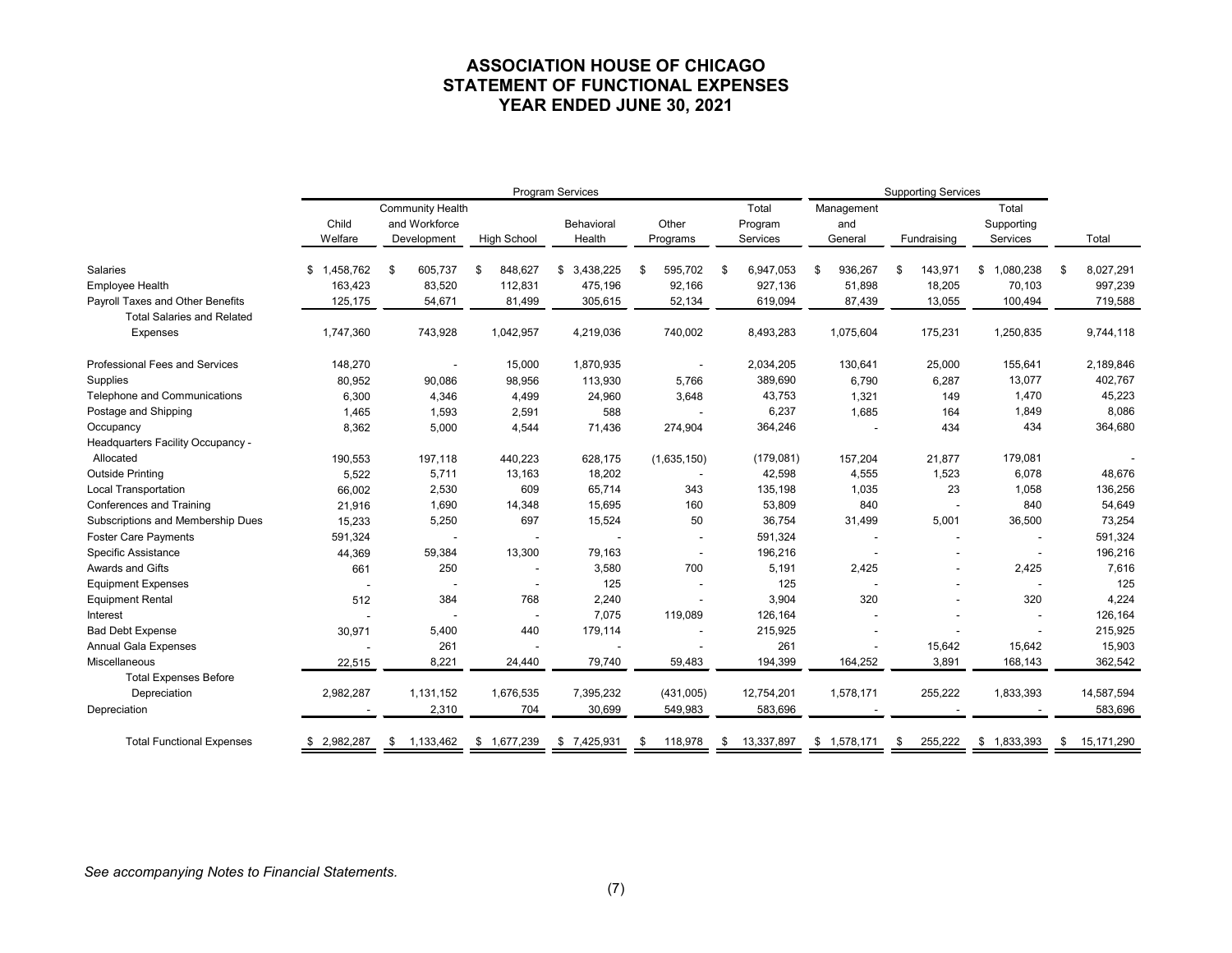# **ASSOCIATION HOUSE OF CHICAGO STATEMENT OF FUNCTIONAL EXPENSES YEAR ENDED JUNE 30, 2020**

|                                       | Program Services |                                                         |                    |                      |                   |                              |                              | <b>Supporting Services</b> |                                 |                  |  |  |
|---------------------------------------|------------------|---------------------------------------------------------|--------------------|----------------------|-------------------|------------------------------|------------------------------|----------------------------|---------------------------------|------------------|--|--|
|                                       | Child<br>Welfare | <b>Community Health</b><br>and Workforce<br>Development | <b>High School</b> | Behavioral<br>Health | Other<br>Programs | Total<br>Program<br>Services | Management<br>and<br>General | Fundraising                | Total<br>Supporting<br>Services | Total            |  |  |
| Salaries                              | \$1,116,885      | \$<br>546,674                                           | \$<br>805,987      | \$ 2,893,077         | \$<br>706,578     | \$<br>6,069,201              | \$<br>791,138                | \$<br>144,839              | \$<br>935,977                   | \$<br>7,005,178  |  |  |
| <b>Employee Health</b>                | 103,524          | 63,348                                                  | 88,246             | 345,367              | 70,793            | 671,278                      | 64,273                       | 16,628                     | 80,901                          | 752,179          |  |  |
| Payroll Taxes and Other Benefits      | 100,795          | 49,370                                                  | 67,905             | 262,468              | 47,354            | 527,892                      | 67,514                       | 12,456                     | 79,970                          | 607,862          |  |  |
| <b>Total Salaries and Related</b>     |                  |                                                         |                    |                      |                   |                              |                              |                            |                                 |                  |  |  |
| Expenses                              | 1,321,204        | 659,392                                                 | 962,138            | 3,500,912            | 824,725           | 7,268,371                    | 922,925                      | 173,923                    | 1,096,848                       | 8,365,219        |  |  |
| <b>Professional Fees and Services</b> | 87,769           | 4,870                                                   | 17                 | 508,970              |                   | 601,626                      | 141,398                      |                            | 141,398                         | 743,024          |  |  |
| Supplies                              | 48,517           | 75,626                                                  | 59,232             | 96,242               | 9,264             | 288,881                      | 14,707                       |                            | 14,707                          | 303,588          |  |  |
| Telephone and Communications          | 6,419            | 3,740                                                   | 4,340              | 18,612               | 3,704             | 36,815                       | 1,348                        | 145                        | 1,493                           | 38,308           |  |  |
| Postage and Shipping                  | 999              | 981                                                     | 1,943              | 865                  | 59                | 4,847                        | 1,321                        | 19                         | 1,340                           | 6,187            |  |  |
| Occupancy                             | 42,741           |                                                         | 13,247             | 41,137               | 364,310           | 461,435                      |                              |                            |                                 | 461,435          |  |  |
| Headquarters Facility Occupancy -     |                  |                                                         |                    |                      |                   |                              |                              |                            |                                 |                  |  |  |
| Allocated                             | 203,433          | 201,847                                                 | 460,220            | 656,727              | (1,695,764)       | (173, 537)                   | 152,353                      | 21,184                     | 173,537                         |                  |  |  |
| <b>Outside Printing</b>               | 5,902            | 6,232                                                   | 13,708             | 18,928               |                   | 44,770                       | 6,002                        | 675                        | 6,677                           | 51,447           |  |  |
| Local Transportation                  | 64,901           | 7,791                                                   | 4,769              | 91,958               | 212               | 169,631                      | 3,755                        | 194                        | 3,949                           | 173,580          |  |  |
| Conferences and Training              | 432              | 8,092                                                   | 3,305              | 4,969                | 200               | 16,998                       | 1,398                        | $\overline{\phantom{a}}$   | 1,398                           | 18,396           |  |  |
| Subscriptions and Membership Dues     | 25,202           | 6,205                                                   | 329                | 21,448               | 43                | 53,227                       | 46,830                       | 886                        | 47,716                          | 100,943          |  |  |
| <b>Foster Care Payments</b>           | 249,032          |                                                         |                    |                      |                   | 249,032                      |                              | $\overline{\phantom{a}}$   |                                 | 249,032          |  |  |
| <b>Specific Assistance</b>            | 46,626           | 60,401                                                  | 8,523              | 79,643               |                   | 195,193                      | 3,500                        | 100                        | 3,600                           | 198,793          |  |  |
| Awards and Gifts                      | 250              | 400                                                     | 75                 | 1,656                |                   | 2,381                        | 500                          | $\overline{\phantom{0}}$   | 500                             | 2,881            |  |  |
| <b>Equipment Expenses</b>             |                  |                                                         |                    | 3,079                |                   | 3,079                        | 466                          |                            | 466                             | 3,545            |  |  |
| <b>Equipment Rental</b>               | 384              | 256                                                     | 768                | 2,432                |                   | 3,840                        | 1,526                        |                            | 1,526                           | 5,366            |  |  |
| Interest                              |                  |                                                         |                    | 7,582                | 127,630           | 135,212                      | 1,584                        |                            | 1,584                           | 136,796          |  |  |
| <b>Bad Debt Expense</b>               | 17,125           |                                                         |                    | 193,175              |                   | 210,300                      |                              |                            |                                 | 210,300          |  |  |
| <b>Annual Gala Expenses</b>           |                  |                                                         |                    |                      |                   |                              |                              | 3,855                      | 3,855                           | 3,855            |  |  |
| Miscellaneous                         | 8,120            | 6,723                                                   | 5,396              | 93,461               | 43,983            | 157,683                      | 104,459                      | 1,264                      | 105,723                         | 263,406          |  |  |
| <b>Total Expenses Before</b>          |                  |                                                         |                    |                      |                   |                              |                              |                            |                                 |                  |  |  |
| Depreciation                          | 2,129,056        | 1,042,556                                               | 1,538,010          | 5,341,796            | (321, 634)        | 9,729,784                    | 1,404,072                    | 202,245                    | 1,606,317                       | 11,336,101       |  |  |
| Depreciation                          |                  | 8,927                                                   | 704                | 19,249               | 553,446           | 582,326                      |                              |                            |                                 | 582,326          |  |  |
| <b>Total Functional Expenses</b>      | \$2,129,056      | 1,051,483<br>\$                                         | \$1,538,714        | \$5,361,045          | 231,812<br>-\$    | 10,312,110<br>\$             | \$1,404,072                  | 202,245<br>\$              | \$1,606,317                     | 11,918,427<br>\$ |  |  |

*See accompanying Notes to Financial Statements.*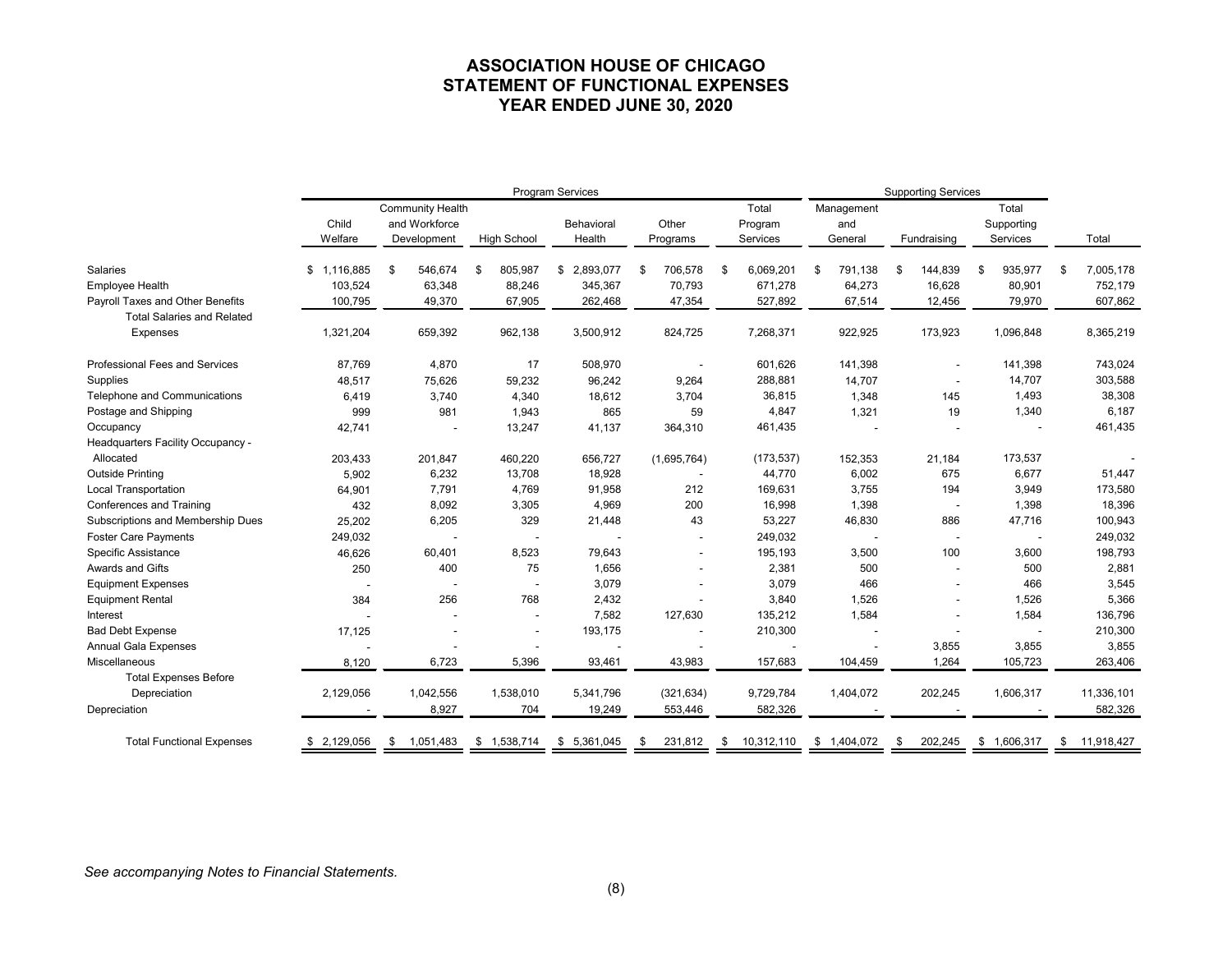### **NOTE 1 SUMMARY OF SIGNIFICANT ACCOUNTING POLICIES**

#### **Nature of Operations**

For more than 120 years, Association House of Chicago (the Agency) has worked with Chicagoans who need tools to lead better lives. Today, the Agency is based in the Humboldt Park community and offers programming locally and city-wide to a multicultural, mostly Latino and African-American, population of all ages. The Agency provides immediate assistance and helps participants gain independence through programs across four service areas: child welfare, community health and workforce development, Association House High School, and behavioral health services. These bilingual, evidence-based programs, conducted by seasoned staff in a caring, welcoming environment, give motivated participants a cohesive safety net to turn to throughout life.

Below is a more detailed description of each service area:

#### Child Welfare Services

A team of professionals protects children in Department of Children and Family Services custody from abuse and neglect and works with families to create safe homes. As the only bilingual foster care provider in the community, our services include child advocacy, parenting education and coaching, home visitation, therapy, and case management. Licensed child welfare staff cares for children affected by trauma, and provides a coordinated network of child-centered, family-focused, and community-based prevention services. We help keep children in their own homes with appropriate support, when possible. We find loving homes through guardianship and adoption, when needed. Intact Family Services prevents the unnecessary separation of children from their families by identifying family problems and risk factors and assisting families in obtaining the education and support they need.

#### Community Health and Workforce Development

For more than a century, the Agency has opened the doors of opportunity to the community. We offer programs in response to community needs for education, interventions for health issues, and economic improvement, all of which empower individuals to create actionable goals and advance their knowledge, well-being, and financial opportunity. Association House's integrative approach to workforce development helps participants meet their basic needs, while gaining education and developing hard and soft skills to improve their employability and achieve economic stability. We provide access to workforce development opportunities focused on financial careers, digital literacy training, and assistance with resumes and job placement. Staff is also available to offer support for public benefits screening and emergency food assistance. The Community Health focused programs provide direct, communityfocused education and services through programs that address persistent health and wellness needs, and implements preventive and intervention strategies to promote physical, social, and emotional well-being. We strive to increase health and wellness at every age by providing health and nutrition education and HIV prevention, education and testing. Staff is certified to provide Youth and Adult Mental Health First Aid training to the community partners and the public.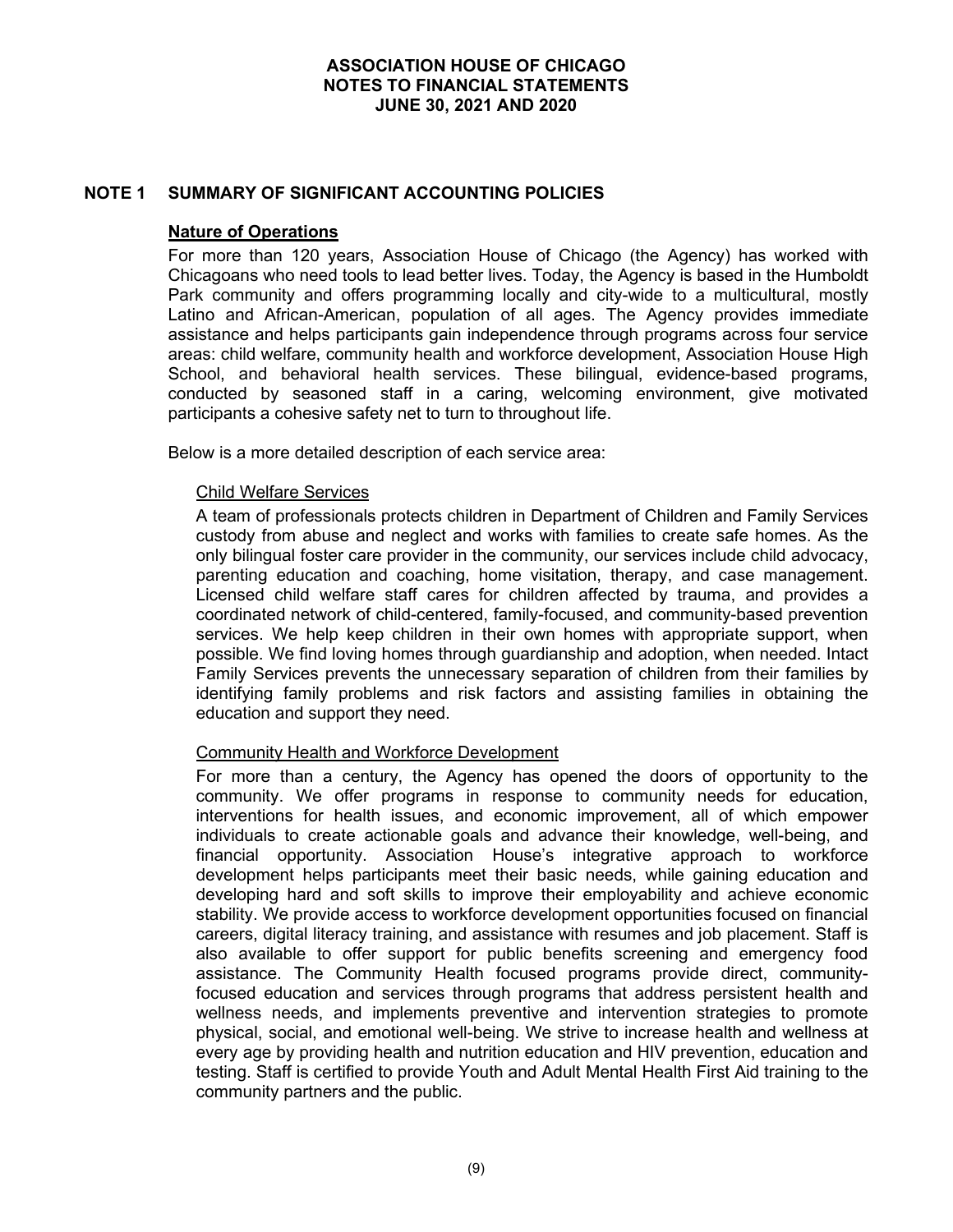# **NOTE 1 SUMMARY OF SIGNIFICANT ACCOUNTING POLICIES (CONTINUED)**

#### **Nature of Operations (Continued)**

### Association House High School

For many young people, Association House High School is a better chance to earn a high school diploma. With small class sizes and a focus on individual learning, 135 students find academic success, sometimes for the first time. The small school setting provides a creative and caring environment for re-enrolled students; as a result, 92% of eligible seniors graduated. Mentoring and tutoring services are provided to ensure that students are well-prepared for graduation, and to help create pathways for college, trade school, or viable employment. Additionally, the Family Literacy Program provides on-site child care, early childhood education, and parenting training to parent students. Specialized programing is available for 16-year-olds before, during, and after school to encourage engagement and retention. This year, 38 students graduated from the program, overcoming great odds with hard work and high energy to make their dreams come true. Association House High School operates in collaboration with Youth Connection Charter Schools (YCCS), Alternative Schools Network, and the Chicago Public Schools.

#### Behavioral Health Services

Caring and dedicated bilingual staff provide an array of culturally competent and pioneering prevention, treatment, residential, and educational services to persons with mental and physical health needs, substance abuse and addictions, and developmental disabilities. Children, youth and adults find the help they deserve and the hope they need. Evidence-based programs enhanced with strong partnerships through research and training institutions are offered in English and Spanish. Highly trained and licensed professional staff, including therapists, a psychiatrist, nurses, certified community educators, case managers, and counselors offer integrated care. Our integrated health services program helps clients find a health-home to address their multiple conditions. A medical professional provides regular, integrated primary and mental health monitoring, medication management, education, and support. We are a leader in innovative juvenile justice and violence prevention initiatives and services, which include case management, school-based counseling, and re-entry services for at-risk and system involved youth.

# **Basis of Presentation**

The financial statements of the Agency have been prepared in conformity with accounting principles generally accepted in the United States of America applicable to nonprofit organizations.

Accounting principles generally accepted in the United States of America establish standards for general purpose external financial statements issued by nonprofit organizations. It requires that net assets and related revenue, expenses, gains, and losses be classified into classes of net assets, based upon the existence or absence of donorimposed restrictions. A description of the net asset classes applicable to the Agency is as follows: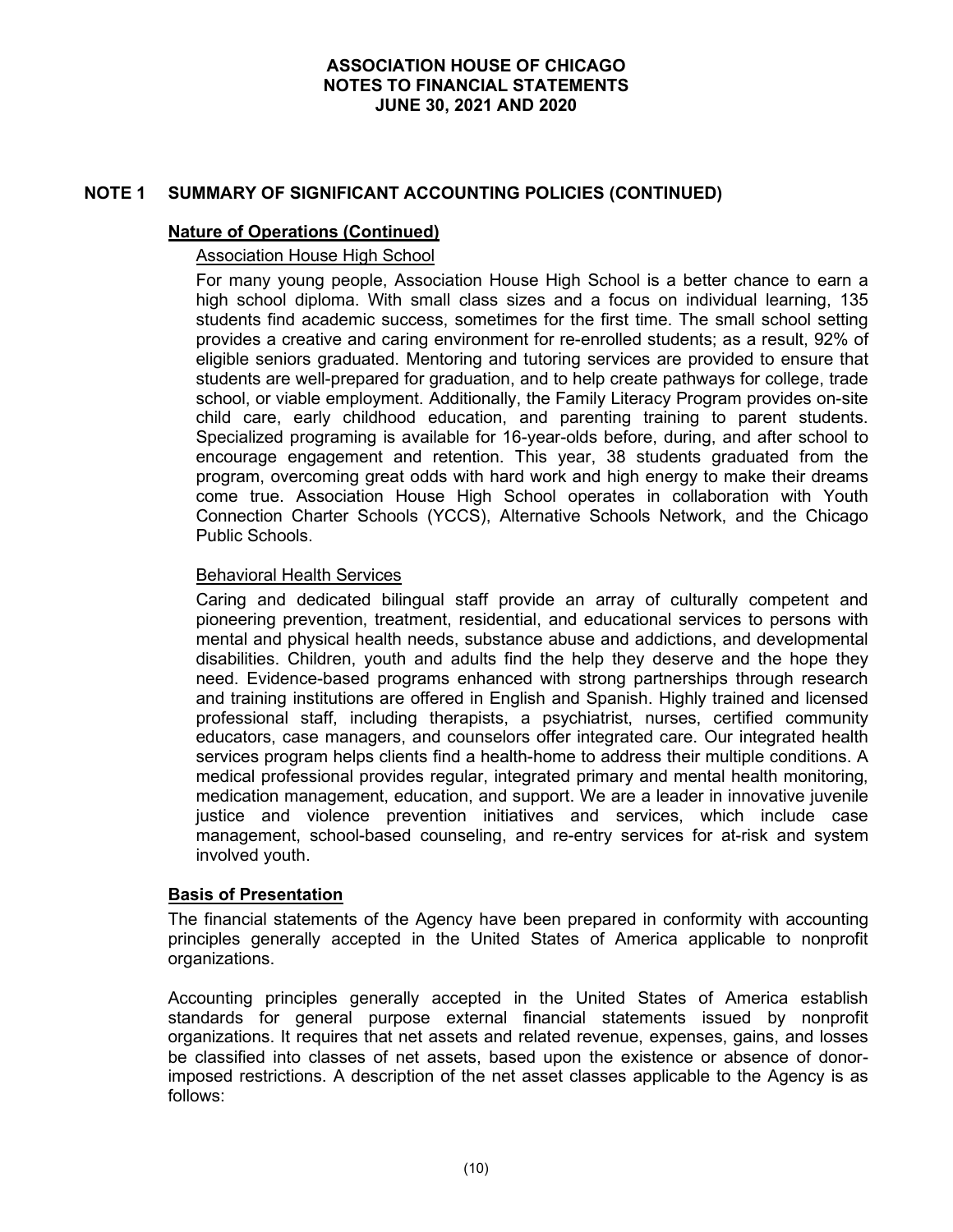# **NOTE 1 SUMMARY OF SIGNIFICANT ACCOUNTING POLICIES (CONTINUED)**

### **Basis of Presentation (Continued)**

Undesignated Net Assets Without Donor Restrictions – Net assets that are not subject to donor-imposed restrictions including the carrying value of all land, buildings, and equipment. Items that increase or decrease this net asset category include amounts received from government agencies, program service fees, and expenses of the Agency. In addition to these exchange transactions, changes in this category of net assets include certain types of philanthropic support, namely contributions without donor restrictions and foundation grants, investment income, restricted contributions and foundation grants whose donor-imposed restrictions were met during the fiscal period.

Board-Designated Net Assets Without Donor Restrictions – The Agency has established a board-designated endowment fund, a portion of which will be available annually to fund board approved projects. The board of directors (board) retains control over the net assets without donor restrictions it has designated.

Net Assets With Donor Restrictions – Net assets subject to donor-imposed restrictions. Some donor-imposed restrictions are temporary in nature, such as those that will be met by the passage of time or other events specified by the donor. Other donor-imposed restrictions are perpetual in nature, where the donor stipulates that resources be maintained in perpetuity. Donor-imposed restrictions are released when a restriction expires, that is, when the stipulated time has elapsed, when the stipulated purpose for which the resource was restricted has been fulfilled, or both. These amounts are then reclassified to undesignated net assets without donor restrictions.

The Agency has a \$125,000 donor-restricted cash reserve fund reflected as part of net assets with donor restrictions as of June 30, 2021 and 2020. The donor has stipulated that the \$125,000 and any earnings be maintained in perpetuity. Any amounts drawn from the fund are to be repaid as of the close of the following fiscal year.

# **Use of Estimates in Preparing Financial Statements**

In preparing financial statements in conformity with accounting principles generally accepted in the United States of America, management makes estimates and assumptions that affect the reported amounts of assets and liabilities and disclosures of contingent assets and liabilities at the date of the financial statements, as well as the reported amounts of revenue and expenses during the reporting period. Actual results could differ from those estimates.

# **Cash**

The Agency maintains its cash balances in bank accounts which, at times, may exceed federally insured limits. The Agency has not experienced any losses in such accounts. Management believes that the Agency is not exposed to any significant credit risk on cash.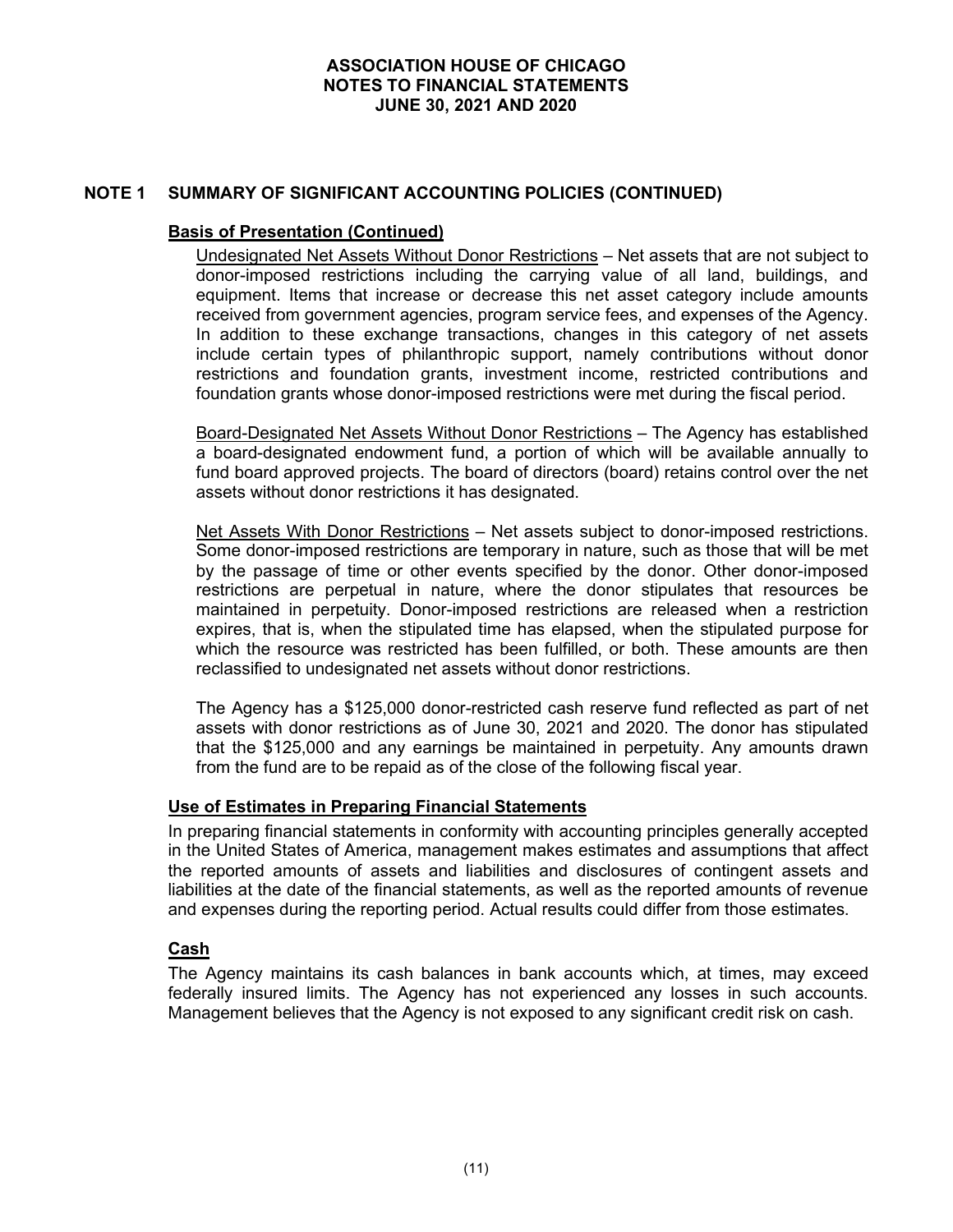# **NOTE 1 SUMMARY OF SIGNIFICANT ACCOUNTING POLICIES (CONTINUED)**

#### **Government Grant Receivables and Other Receivables**

Receivables are primarily uncollateralized government obligations stated at the invoice amounts that generally are payable within 30 days of the billing date. Payments of receivables are applied to the specific invoices identified on the funding source's remittance advice, or if unspecified, to the earliest unpaid invoice. Unconditional promises to give cash or property are reported at fair value on the date the pledge is received. The allowance for doubtful accounts for grants and other receivables is based on estimates made by management, historical collection experience, expected future collections, and analysis of individual accounts. If actual amounts collected are lower than management's estimates, the Agency's financial result could be adversely affected. All accounts or portions thereof deemed to be uncollectible or to require an excessive collection cost are written off to the allowance for doubtful accounts.

#### **Investments**

Investments with readily determinable fair values and all investments in debt securities are measured at fair value in the statements of financial position. Investment income or loss (including gains and losses on investments, interest, and dividends) is included in the statements of activities and changes in net assets as increases and decreases in net assets without donor restrictions unless the income or loss is restricted by donor or law. Contributions of securities from donors are initially recorded at fair value at the time the gift is made.

In determining fair value, the Agency uses various valuation approaches within the accounting principles generally accepted in the United States of America fair value measurement framework. Fair value measurements are determined based on the assumptions that market participants would use in pricing an asset or liability.

Accounting principles generally accepted in the United States of America establish a hierarchy for inputs used in measuring fair value that maximizes the use of observable inputs and minimizes the use of unobservable inputs by requiring that the most observable inputs be used when available. Accounting principles generally accepted in the United States of America define levels within the hierarchy based on the reliability of inputs as follows:

*Level 1* – Valuations based on adjusted quoted prices for identical assets or liabilities in active markets;

*Level 2* – Valuations based on quoted prices for similar assets or liabilities or identical assets or liabilities in less active markets, such as dealer or broker markets; and

*Level 3* – Valuations derived from valuation techniques in which one or more significant inputs or significant value drivers are unobservable, such as pricing models, discounted cash flow models, and similar techniques not based on market, exchange, dealer, or broker-traded transactions.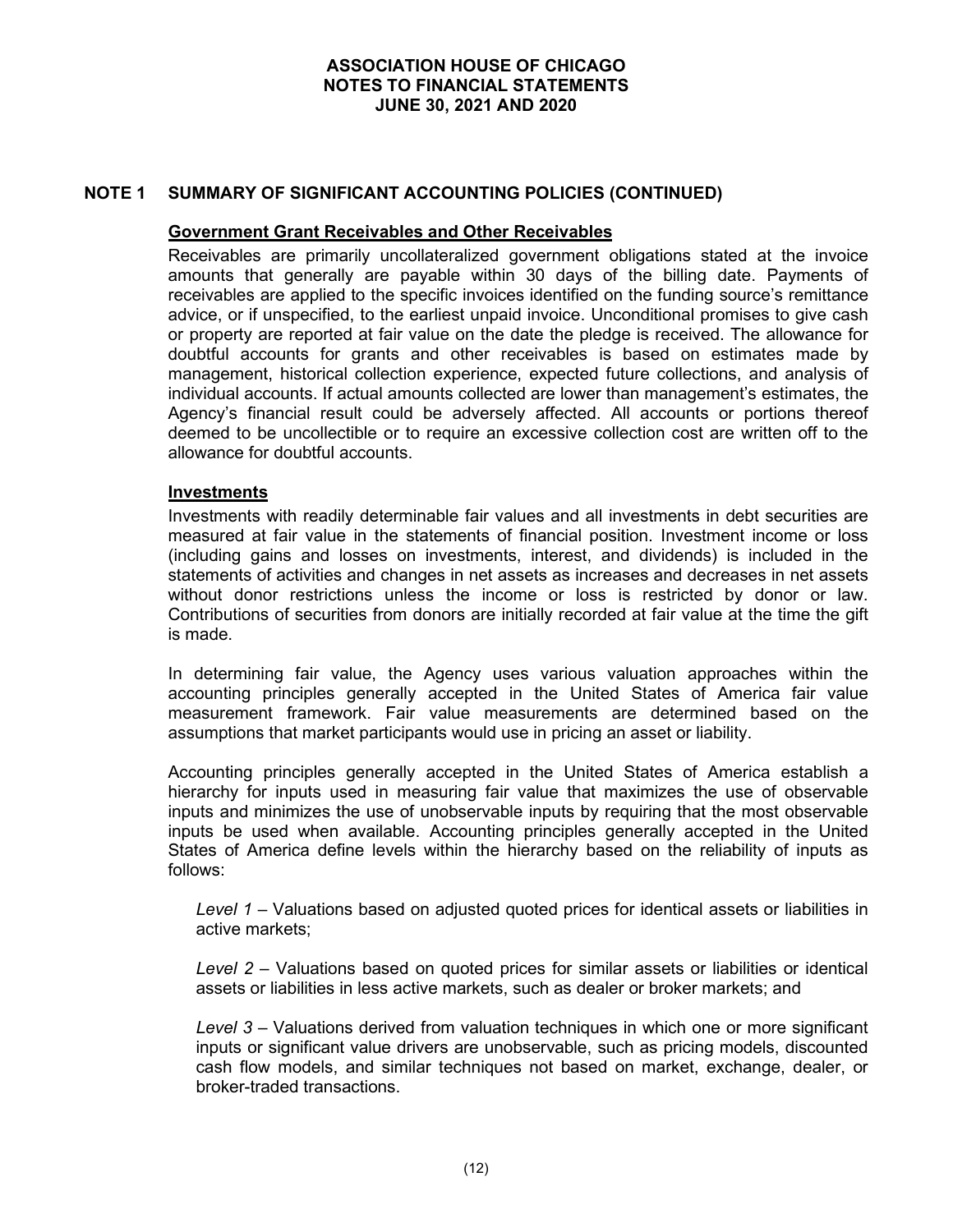# **NOTE 1 SUMMARY OF SIGNIFICANT ACCOUNTING POLICIES (CONTINUED)**

#### **Property and Equipment**

Purchases in excess of \$5,000 are capitalized by the Agency. Property and equipment is stated at cost or fair market value at the time of donation, less accumulated depreciation and amortization. Depreciation and amortization is provided on the straight-line method over the estimated useful lives of the assets as follows:

| <b>Buildings and Improvements</b> | 10 to 25 Years |
|-----------------------------------|----------------|
| Furniture and Equipment           | 3 to 7 Years   |
| <b>Transportation Equipment</b>   | 3 to 7 Years   |

#### **Long-Lived Assets**

The Agency evaluates its long-lived assets for any events or changes in circumstances which indicate that the carrying amount of such assets may not be fully recoverable. The Agency evaluates the recoverability of long-lived assets by measuring the carrying amount of such assets against the estimated undiscounted future cash flows associated with them. At the time such evaluation indicates that the future undiscounted cash flows of certain longlived assets are not sufficient to recover the carrying value of such assets, the assets are adiusted to their fair values.

# **Deferred Bond Costs**

Financing costs incurred in connection with the tax-exempt bonds (see Note 6) have been deferred and are being amortized using the straight-line method, which approximates the effective interest method, over the term of the related bonds.

#### **Revenue Recognition**

The Agency derives its revenues primarily from government contracts, program service fees, contributions, and donated services. Recognition of revenue for the Agency's most significant revenue streams is as follows:

#### Government Contracts and Program Service Fees

The Agency receives a significant portion of its operating funds from grants and awards that are primarily exchange transactions. These funds are reported as without donor restricted support as the grants reimburse the Agency for services provided. Government grants received in advance are recorded initially as deferred revenue and are then recognized as revenue as earned, which generally occurs when services are provided and expenses are incurred. Program service fees consists primarily of revenue received from the State of Illinois which is paid based on a contracted rate per day. As this funding is provided under contract from the funders, all of the related revenue is recognized over time as the performance obligations are either performed or satisfied. Funds earned and not yet received generate contract assets, which are included in the accompanying statements of financial position as government grants receivable, net and other receivables, see Note 2. Funds received and not yet earned generate contract liabilities, which are included in the accompanying statements of financial position as other accruals. Contract liabilities at June 30, 2021 and 2020 are \$342,792 and \$428,232, respectively.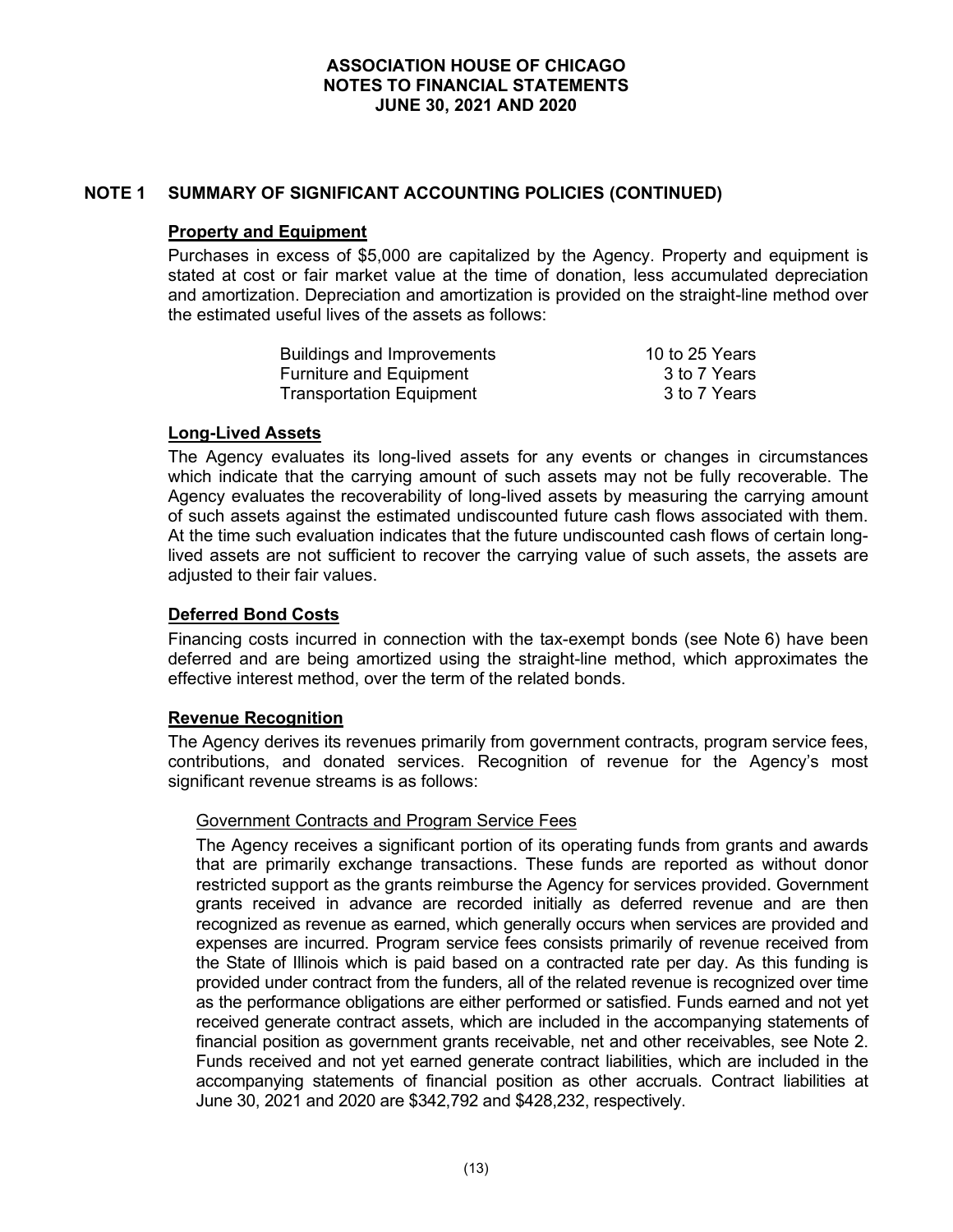# **NOTE 1 SUMMARY OF SIGNIFICANT ACCOUNTING POLICIES (CONTINUED)**

#### **Revenue Recognition (Continued)**

# **Contributions**

Contributions are recognized as revenue when the donor makes a promise to give that is, in substance, unconditional. Contributions received are recorded as with or without donor restricted support depending on the existence and/or nature of donor restrictions. All donor-restricted support is reported as an increase in net assets with donor restrictions, depending on the nature of the restriction. When a restriction expires (that is, when a stipulated time restriction ends or purpose restriction is accomplished), net assets with donor restrictions are reclassified to net assets without donor restrictions and reported in the statements of activities as net assets released from restrictions. Conditional promises to give are not recognized until the conditions on which they depend have been substantially met. See Note 7 related to the partial recognition of the forgiveness of the Paycheck Protection Program Loan.

#### Donated Services

Many individuals volunteer their time and perform a variety of tasks that assist the Agency with specific assistance programs, campaign solicitations, and various committee assignments. No amounts have been reflected in the financial statements for such donated services because they do not meet the criteria for recognition. The Agency records contributions for services requiring specific expertise as defined by accounting principles generally accepted in the United States of America if the service received would have otherwise been incurred by the Agency.

#### **Functional Allocation of Costs**

The costs of providing various programs and other activities have been summarized on a functional basis in the statements of activities and categorized by natural classification within the statements of functional expenses. The financial statements report certain categories of expenses that are attributable to more than one program or supporting function. Therefore, these expenses require allocation on a reasonable basis that is consistently applied. Operating expenses directly identified with a functional area are charged to that area and, where those expenses affect more than one area, they are allocated to the respective areas on the basis of ratios estimated by management. Occupancy costs are allocated to programs conducted from the Agency's owned facility based on the actual square footage occupied.

#### **Income Taxes**

The Agency is a nonprofit organization as described in Section  $501(c)(3)$  of the Internal Revenue Code. The Agency qualifies for the charitable contribution deduction under Section  $170(b)(1)(A)$  and has been classified as an organization that is not a private foundation under Section 509(a)(1). The Agency has determined that it is not required to record a liability related to uncertain tax positions as of June 30, 2021 and 2020.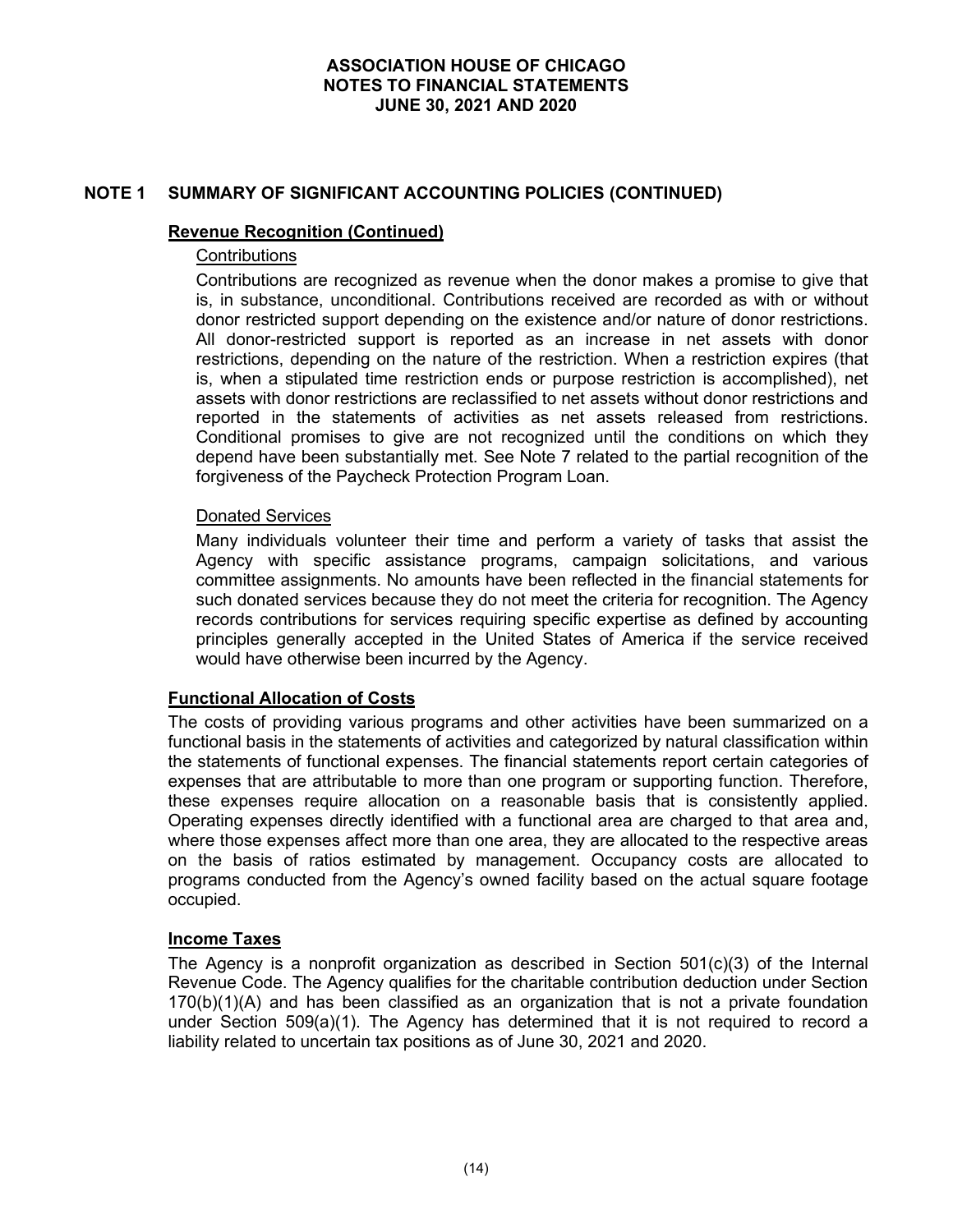# **NOTE 1 SUMMARY OF SIGNIFICANT ACCOUNTING POLICIES (CONTINUED)**

### **Liquidity**

The Agency's financial assets available for general expenditures within one year of the statement of financial position date are as follows:

|                                             |   | 2021       | 2020      |
|---------------------------------------------|---|------------|-----------|
| Cash                                        | S | 1,482,382  | 1,869,013 |
| <b>Receivables</b>                          |   | 1,532,226  | 1,734,144 |
| Less: Net Assets Subject to Expenditure for |   |            |           |
| a Specified Purpose                         |   | (776, 583) | 796,399)  |
| Total Financial Assets Available to Meet    |   |            |           |
| Cash Needs for General Expenditures         |   |            |           |
| <b>Within One Year</b>                      |   | 2,238,025  | 2,806,758 |

To help manage seasonal liquidity needs, the Agency maintains a credit facility in the amount of \$2.5 million, see Note 5.

Additionally, the Agency has board-designated investments of \$17,531,765 and \$13,379,473, as of June 30, 2021 and 2020, respectively, as described in Note 8. Although the Agency does not intend to spend from these funds other than amounts appropriated to support programs and general operations, amounts could be made available if necessary.

#### **Pending Accounting Standard**

#### Leases

In February 2016, FASB issued amended guidance for the treatment of leases. The guidance requires lessees to recognize a right-of-use asset and a corresponding lease liability for all operating and finance leases with lease terms greater than one year. The guidance changes the accounting for sale and leaseback transactions to conform to the new revenue recognition standard. The guidance also requires both qualitative and quantitative disclosures regarding the nature of the Agency's leasing activities. The guidance will initially be applied using a modified retrospective approach. The amendments in the guidance are effective for the Agency for the fiscal year ending June 30, 2023.

# **NOTE 2 FEES AND GRANTS FROM GOVERNMENTAL AGENCIES**

Included in fees and grants from governmental agencies is \$ 5,739,871 and \$ 3,939,929 for the years ended June 30, 2021 and 2020, respectively, of revenue received from the state of Illinois Department of Human Services. This represents approximately 30% of the Agency's total revenues and other support for 2021 and 2020. Also, included in fees and grants from governmental agencies is \$3,230,657 and \$2,309,831 for the years ended June 30, 2021 and 2020, respectively, of revenue received from the state of Illinois Department of Children and Family Services. This represents approximately 17% of the Agency's total revenues and other support for 2021 and 2020.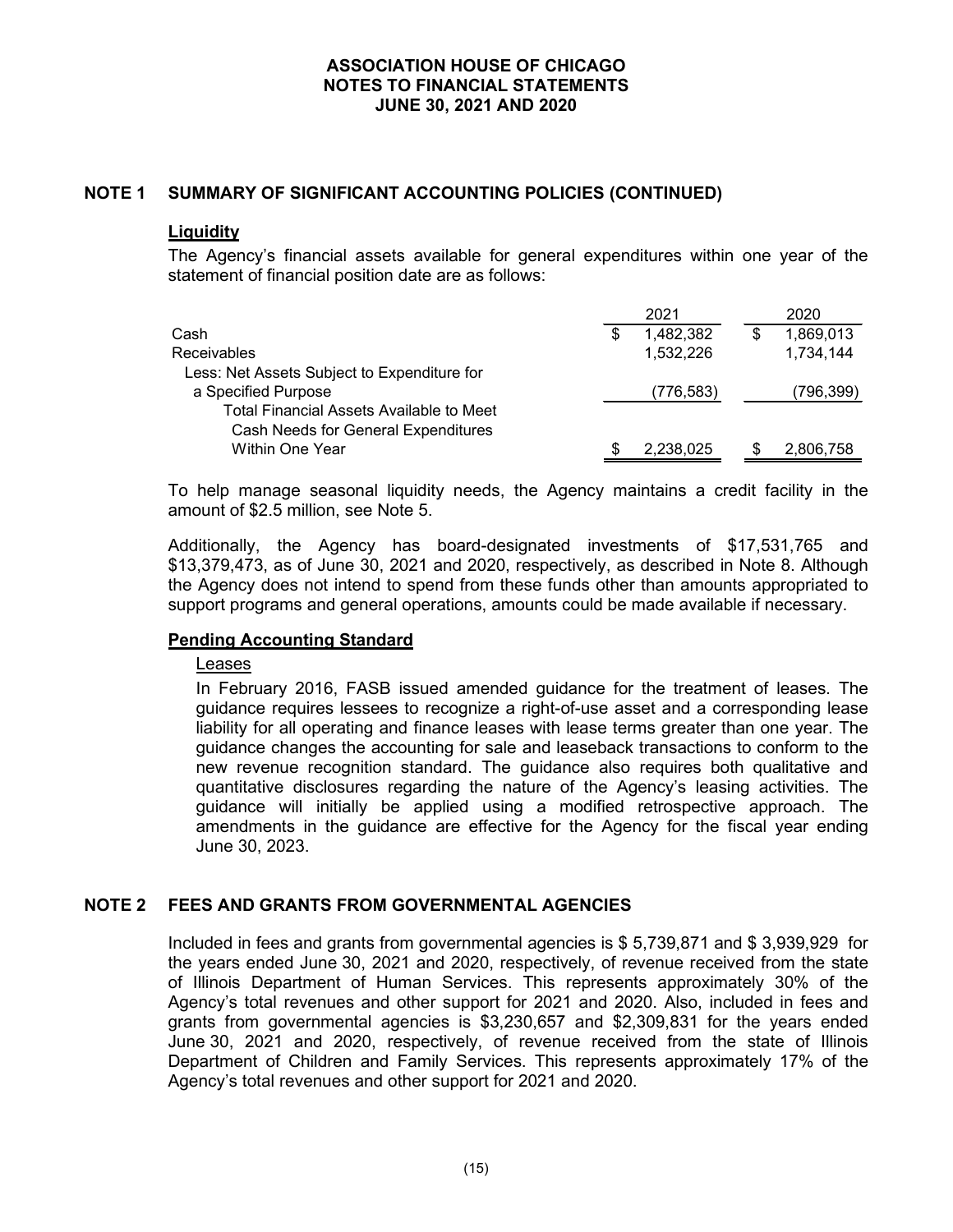#### **NOTE 2 FEES AND GRANTS FROM GOVERNMENTAL AGENCIES (CONTINUED)**

Grants receivable represent amounts due from various governmental entities for social services provided by reimbursement contracts and purchase of service contracts. The Agency's grants receivable at June 30, 2021 and 2020 included amounts due from all sources as follows:

|                                                     | 2021          | 2020       |  |  |
|-----------------------------------------------------|---------------|------------|--|--|
| Illinois Department of Children and Family Services | \$<br>422,599 | 568,576    |  |  |
| Center for Disease Control                          | 108,710       | 184,957    |  |  |
| Illinois Department of Human Services               | 466.741       | 351,031    |  |  |
| <b>Medicaid Managed Care</b>                        | 310,328       | 587,195    |  |  |
| Other                                               | 102,081       | 123,264    |  |  |
| Total                                               | 1,410,459     | 1,815,023  |  |  |
| Less: Allowance for Doubtful Accounts               | (320, 333)    | (433, 611) |  |  |
| <b>Total Grants Receivable</b>                      | 1,090,126     | 1,381,412  |  |  |
|                                                     |               |            |  |  |

### **NOTE 3 INVESTMENTS AND FAIR VALUE MEASUREMENTS**

Cash and Short-Term Investments 358,026 358,026 Total \$ 10,456,325 \$ 13,379,473

Fair values of investments measured on a recurring basis at June 30, 2021 and 2020 are as follows:

|                                 |                 |       |            | 2021             |    |                    |    |         |  |
|---------------------------------|-----------------|-------|------------|------------------|----|--------------------|----|---------|--|
|                                 | Cost            | Total |            | Level 1          |    | Level 2            |    | Level 3 |  |
| Fixed Income:                   |                 |       |            |                  |    |                    |    |         |  |
| <b>Mutual Funds</b>             | \$<br>3,262,039 | \$    | 3,393,206  | \$<br>3,393,206  | \$ |                    | \$ |         |  |
| Equities:                       |                 |       |            |                  |    |                    |    |         |  |
| Domestic                        | 4,393,049       |       | 7,997,972  | 7,997,972        |    |                    |    |         |  |
| <b>Mutual Funds - Domestic</b>  | 2,084,352       |       | 3,728,433  | 3,728,433        |    |                    |    |         |  |
| Mutual Funds - International    | 1,666,611       |       | 2,362,776  | 2,362,776        |    |                    |    |         |  |
| Total Assets at Fair Value      | 11,406,051      |       | 17,482,387 | \$<br>17,482,387 | \$ |                    | \$ |         |  |
| Cash and Short-Term Investments | 49,378          |       | 49,378     |                  |    |                    |    |         |  |
| Total                           | 11,455,429      | S     | 17,531,765 |                  |    |                    |    |         |  |
|                                 |                 |       |            |                  |    |                    |    |         |  |
|                                 |                 |       |            | 2020             |    |                    |    |         |  |
|                                 | Cost            |       | Total      | Level 1          |    | Level <sub>2</sub> |    | Level 3 |  |
| Fixed Income:                   |                 |       |            |                  |    |                    |    |         |  |
| <b>Mutual Funds</b>             | \$<br>2,932,286 | \$    | 3,057,157  | \$<br>3,057,157  | \$ |                    | \$ |         |  |
| Corporate Bonds                 | 100,487         |       | 100,306    |                  |    | 100,306            |    |         |  |
| Equities:                       |                 |       |            |                  |    |                    |    |         |  |
| Domestic                        | 3,888,214       |       | 5,427,357  | 5,427,357        |    |                    |    |         |  |
| Mutual Funds - Domestic         | 2,267,792       |       | 3,315,684  | 3,315,684        |    |                    |    |         |  |
| Mutual Funds - International    | 909,520         |       | 1,120,943  | 1,120,943        |    |                    |    |         |  |

Total Assets at Fair Value  $\frac{10,098,299}{10,098,299}$   $\frac{13,021,447}{13,021,447}$   $\frac{1}{\sqrt{5}}$   $\frac{12,921,141}{12,921,141}$   $\frac{1}{\sqrt{5}}$   $\frac{100,306}{100,306}$   $\frac{1}{\sqrt{5}}$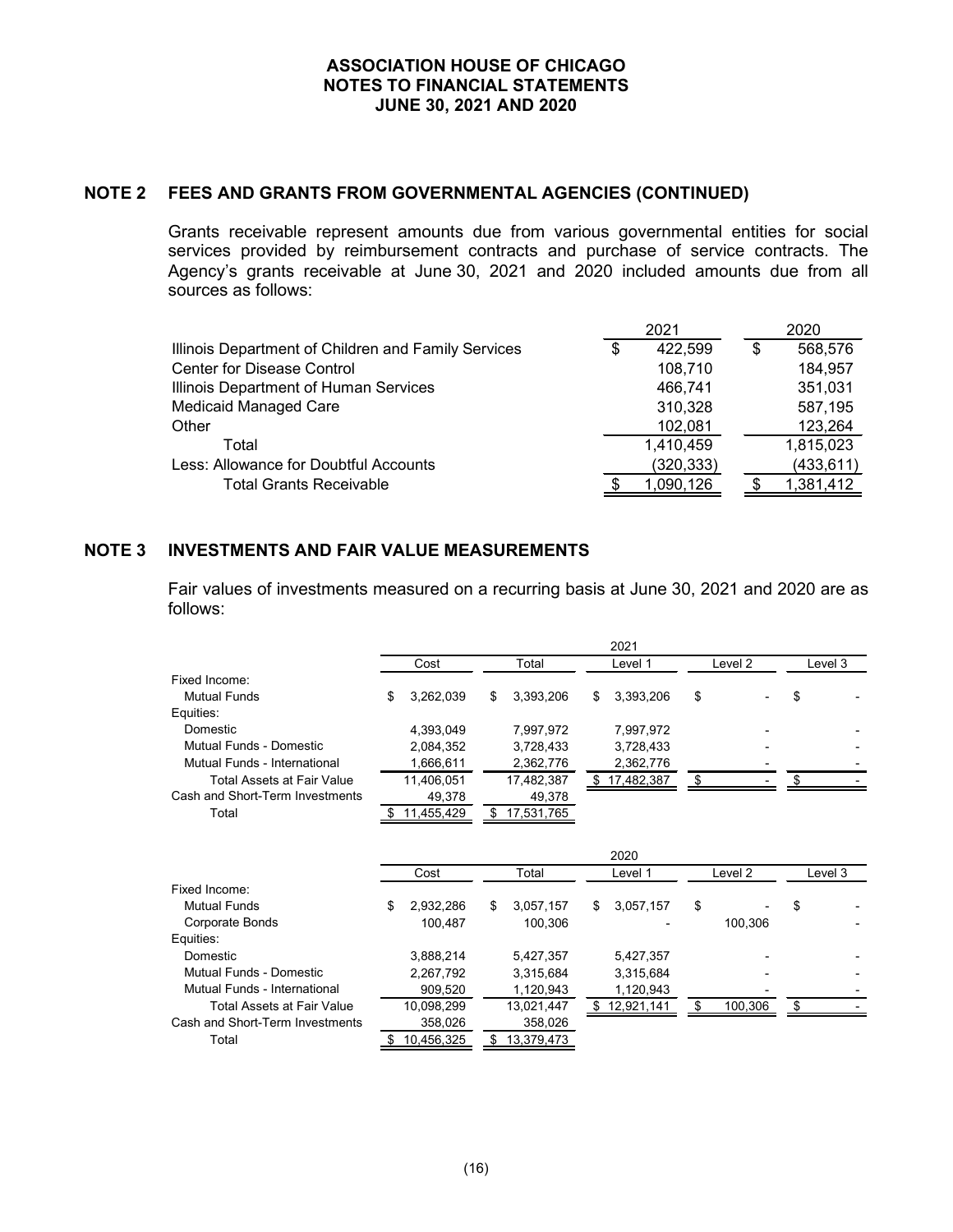### **NOTE 3 INVESTMENTS AND FAIR VALUE MEASUREMENTS (CONTINUED)**

Fair value of Level 1 equities, mutual funds, exchange traded funds, and real estate investment trusts is determined by reference to quoted market transactions. Fair value for Level 2 corporate bonds is determined by reference to quoted market transactions in less active markets, such as dealer or broker markets.

Certain of the above investments are held by BMO Harris Bank, N.A. as collateral for a line of credit arrangement (see Note 5).

Investment return from these investments and other interest-bearing accounts is summarized as follows:

|                                   | 2021      | 2020     |  |
|-----------------------------------|-----------|----------|--|
| Interest and Dividend Income      | 297.569   | 271.646  |  |
| Net Realized and Unrealized Gains | 3.940.033 | 563.045  |  |
| Investment Fees                   | (85,310)  | (76,870) |  |
| <b>Total Investment Returns</b>   | 152.292   | 757.821  |  |

# **NOTE 4 PROPERTY AND EQUIPMENT**

Property and equipment at June 30 consisted of:

|                                     | 2021 |             | 2020 |             |
|-------------------------------------|------|-------------|------|-------------|
| Land                                | \$   | 615,000     |      | 615,000     |
| <b>Buildings and Improvements</b>   |      | 12,211,746  |      | 12,211,746  |
| Furniture and Equipment             |      | 501,376     |      | 501,376     |
| <b>Transportation Equipment</b>     |      | 49,573      |      | 60,073      |
| Total                               |      | 13,377,695  |      | 13,388,195  |
| Less: Accumulated Depreciation      |      | (9,481,053) |      | (8,921,014) |
| <b>Total Property and Equipment</b> |      | 3,896,642   |      | 4,467,181   |

The Agency, as landlord, has entered into agreements with other nonprofit organizations to lease space at the facility. Rental income for fiscal years 2021 and 2020 totaled \$92,929 and \$95,751, respectively. These leases are currently on a month-to-month basis.

### **NOTE 5 LINE OF CREDIT**

The Agency maintains an agreement with BMO Harris Bank, N.A., which provides a \$2,500,000 revolving line of credit facility, payable on demand. Amounts drawn against the line of credit bear interest at the bank's prime rate plus 0.50%. The prime rate was 3.25% at June 30, 2021 and 2020.

There were no borrowings under the line of credit agreement at June 30, 2021 and 2020. Any borrowings are secured by certain investments of the Agency held at BMO Harris Bank, N.A.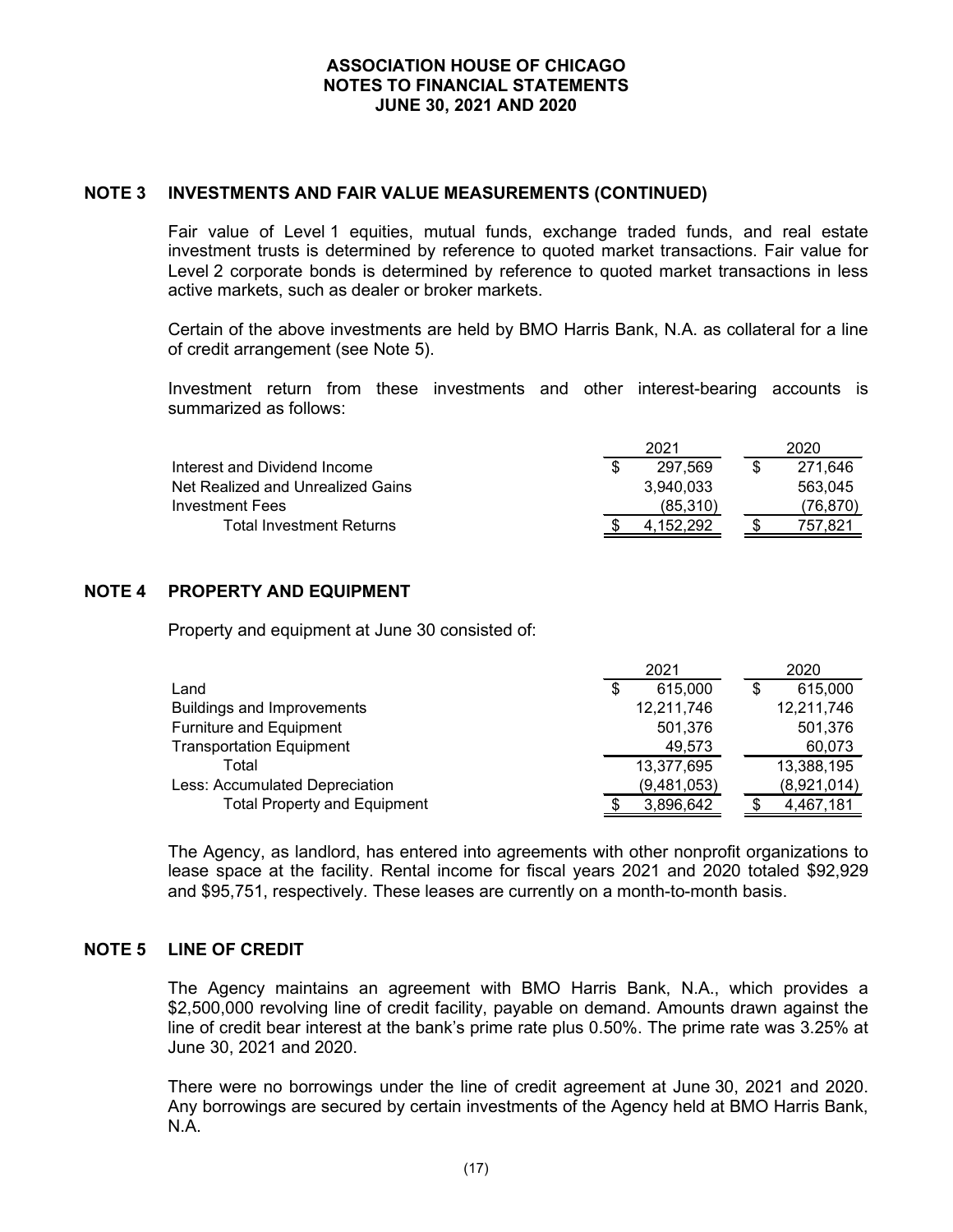#### **NOTE 6 BONDS PAYABLE**

On April 27, 2016, the Agency issued a Series 2016 Revenue Bond. The proceeds from the Series 2016 Revenue Bond in the amount of \$5,765,000 were used for the following: (a) \$4,649,619 was paid to US Bank, N.A. to repay the Agency's outstanding Series 2007 Revenue Bonds; (b) \$1,000,082 was paid into the Agency's project fund, which is restricted for future capital improvements; (c) \$16,280 in equity contribution was paid by the Agency; and (d) \$131,580 of bond issue costs were paid. These Series 2016 Revenue Bonds are secured by substantially all of the Agency's assets. The bond requires monthly principal installments ranging from \$22,000 to \$36,000, with a final monthly principal payment of \$100,000 due on December 28, 2032, plus interest at 2.812%. The fixed interest rate will reset to reflect market rates in April 2026.

The bond agreements contain certain financial covenants, all of which management believes have been met as of June 30, 2021 and 2020.

|                                               | 2021      |  | 2020      |
|-----------------------------------------------|-----------|--|-----------|
| <b>Total Bonds Payable</b>                    | 4,256,000 |  | 4,567,000 |
| Less: Unamortized Debt Issuance Costs         | 63.597    |  | 76.755    |
| Total, Net of Unamortized Debt Issuance Costs | 4.192.403 |  | 4.490.245 |
| Less: Current Maturities                      | 318,000   |  | 311.000   |
| Total, Long-Term Bonds Payable                | 3,874,403 |  | 4.179.245 |

Future minimum principal payments are as follows:

| Year Ending June 30, | Amount        |  |  |
|----------------------|---------------|--|--|
| 2022                 | \$<br>318,000 |  |  |
| 2023                 | 326,000       |  |  |
| 2024                 | 336,000       |  |  |
| 2025                 | 347,000       |  |  |
| 2026                 | 356,000       |  |  |
| Thereafter           | 2,573,000     |  |  |
| Total                | 4,256,000     |  |  |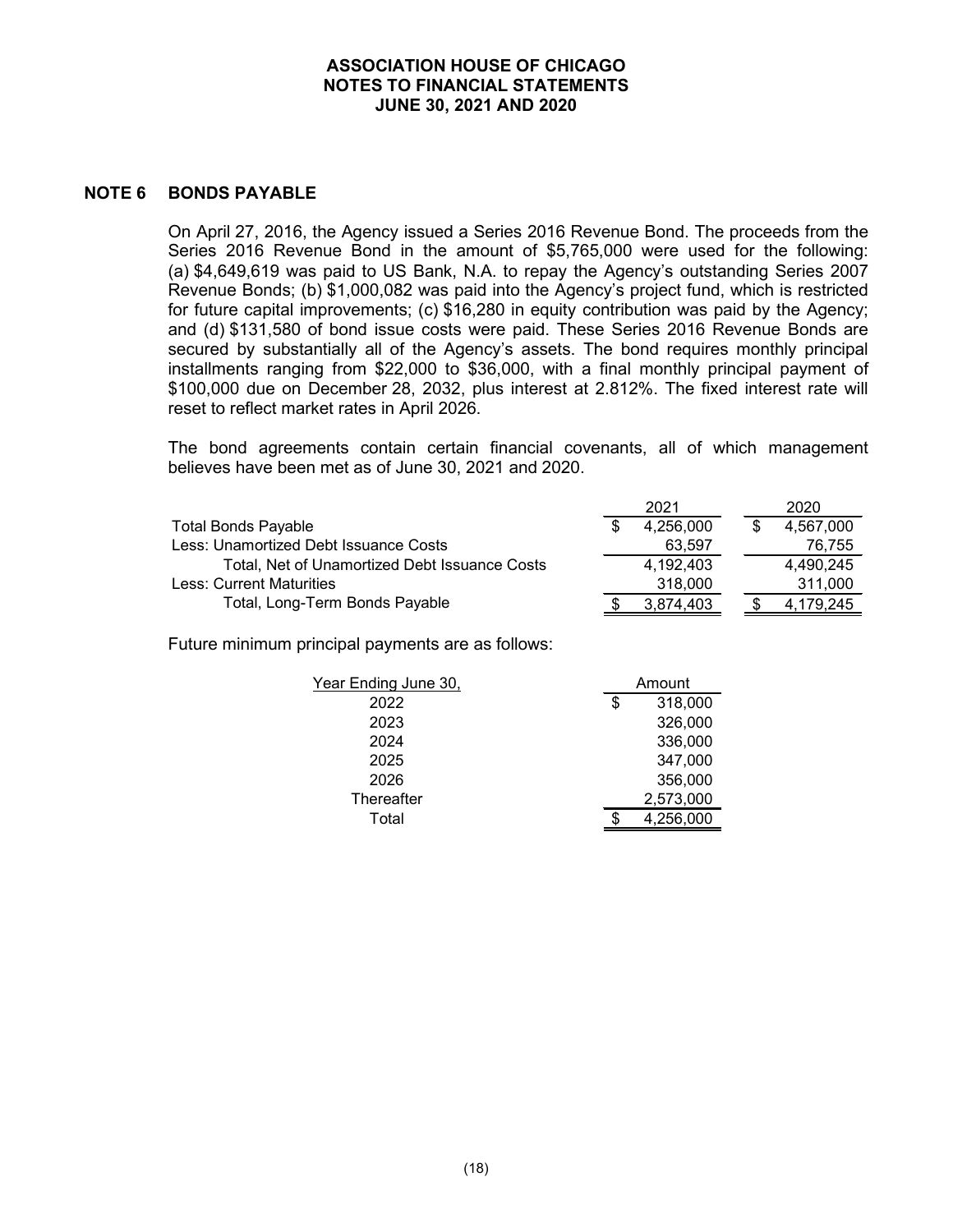### **NOTE 7 PAYCHECK PROTECTION PROGRAM – REFUNDABLE ADVANCE**

On April 30, 2020, the Agency received proceeds in the amount of \$1,672,000 to fund payroll, rent, utilities, and interest on mortgages and existing debt through the Paycheck Protection Program (the PPP). The PPP may be forgiven by the U.S. Small Business Administration (SBA) subject to certain performance barriers, as outlined in the loan agreement and the CARES Act. Therefore, the Agency has classified the PPP as a conditional contribution for accounting purposes. The Agency recognized \$733,164 and \$490,005 of conditional contribution revenue related to this agreement during the years ended June 30, 2021 and 2020, respectively, which represents the portion of the PPP funds for which the performance barriers have been met. As of June 30, 2021, the Agency has received partial forgiveness from the SBA and will be required to repay approximately \$450,000 of the PPP proceeds at an interest rate of 1%, which is classified as Paycheck Protection Program Refundable Advance in the 2021 statement of financial position. The repayment agreement is dated July 27, 2021 and calls for 9 monthly payments of principal and interest in the amount of \$50,679 beginning on August 30, 2021 and ending on April 30, 2022.

The SBA may review funding eligibility and usage of funds for compliance with program requirements based on dollar thresholds and other factors. The amount of liability, if any, from potential noncompliance cannot be determined with certainty; however, management is of the opinion that any review will not have a material adverse impact on the Agency's financial position.

# **NOTE 8 ENDOWMENT FUND**

The board's designated endowment fund (the Fund) consists of investments set aside by the board, to be available to fund board approved expenditures. These assets are invested in the Agency's investment portfolio and all accumulations to the endowment are classified as board-designated. As required by accounting principles generally accepted in the United States of America, net assets associated with endowment funds, including funds designated by the board to function as endowments, are classified and reported based on the existence or absence of donor-imposed restrictions. For the years ended June 30, 2021 and 2020, there were no principal contributions to the Fund.

The Agency's investment policy is to maintain, over the long-term, an investment balance that keeps pace with the purchasing power of the dollar. Annual distributions can be approved by the board for use in operations. No distributions were made in the years ended June 30, 2021 and 2020. The board expects future disbursements to be approximately 3.5% of a three-year moving average of the Fund balance.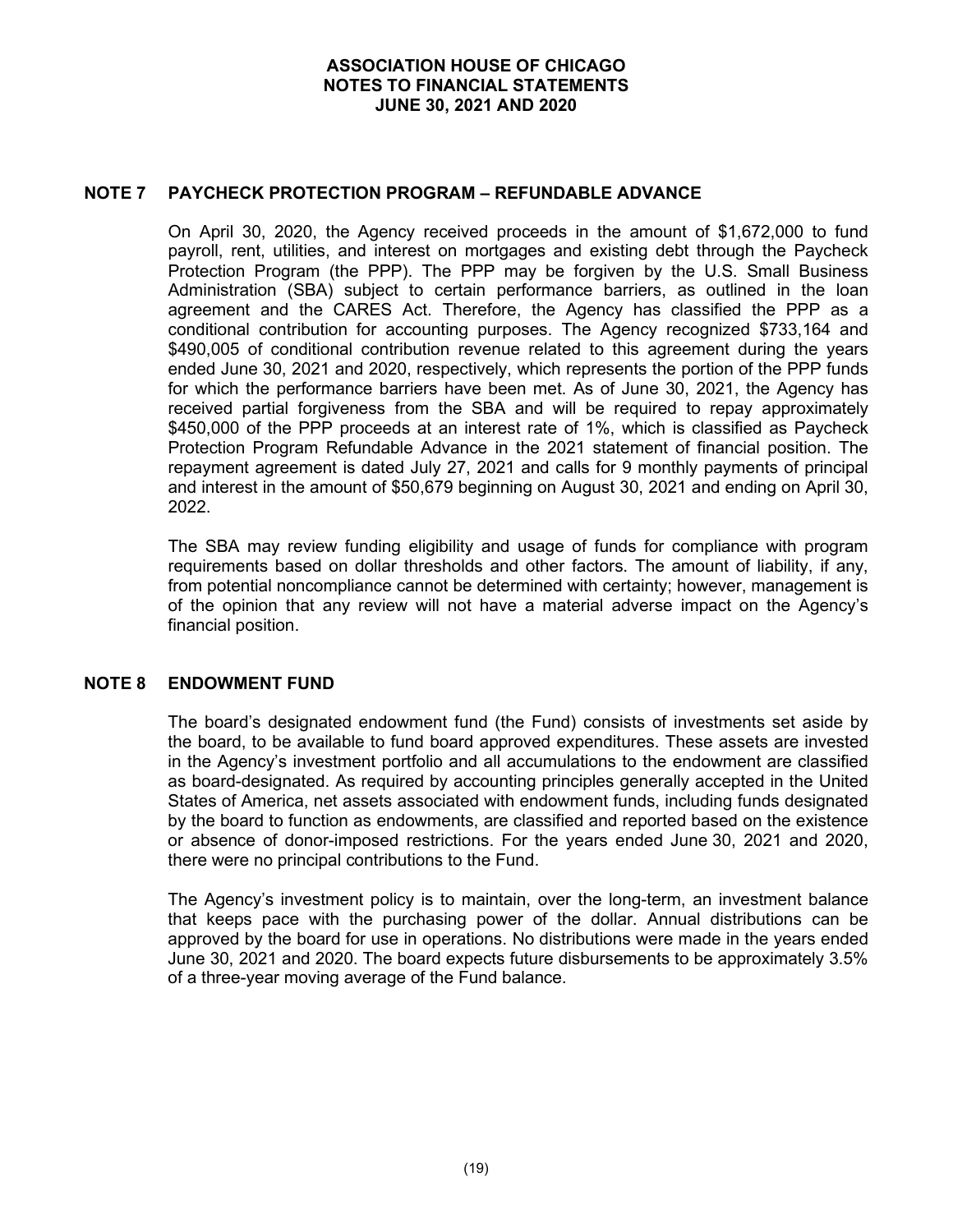### **NOTE 8 ENDOWMENT FUND (CONTINUED)**

#### **Return Objectives and Risk Parameters**

The finance committee, which oversees the investment portfolio of the Agency with the assistance of the Agency's investment consultants, operates under an investment policy that attempts to provide a predictable stream of income and investment returns. Under these policies, the Fund assets are invested. To obtain the required investment returns on the investment portfolio, a significant portion of the portfolio is invested in equities. The asset allocation emphasizes diversification through the use of mutual funds and a heavy emphasis on large cap equities.

For the years ended June 30, 2021 and 2020, the balance of the Fund was equal to the investments balance. The changes in board-designated endowment net assets for the Agency were as follows for the years ended June 30:

|                                            | <b>Without Donor Restrictions</b> |                 |  |
|--------------------------------------------|-----------------------------------|-----------------|--|
|                                            | 2021                              | 2020            |  |
| Endowment Net Assets - Beginning of Year   | 13,379,473<br>S                   | 12,621,652<br>S |  |
| Investment Return:                         |                                   |                 |  |
| Interest and Dividend Income               | 297,569                           | 271,646         |  |
| Realized and Unrealized Gains, Net of Fees | 3,854,723                         | 486,175         |  |
| <b>Total Investment Return</b>             | 4,152,292                         | 757,821         |  |
|                                            |                                   |                 |  |
| Endowment Net Assets - End of Year         | 17,531,765                        | 13,379,473      |  |

# **NOTE 9 NET ASSETS WITH DONOR RESTRICTIONS**

Net assets with donor restrictions at June 30 were available for the following purposes or periods:

|                                                  | 2021 |         | 2020 |         |
|--------------------------------------------------|------|---------|------|---------|
| Subject to Expenditure for Specified Purpose:    |      |         |      |         |
| <b>Workforce Development</b>                     | \$   | 210,417 | \$   | 254,762 |
| <b>Health and Nutrition</b>                      |      | 22,500  |      | 35,676  |
| Life Skills Education                            |      | 2,500   |      |         |
| <b>Family Literacy</b>                           |      | 10,000  |      | 28,610  |
| Juvenile Justice                                 |      |         |      | 4.697   |
| Integrated Health                                |      | 24,999  |      | 70.045  |
| Other                                            |      | 1,395   |      |         |
| Subject to the Passage of Time:                  |      |         |      |         |
| <b>Time Restricted Assets</b>                    |      | 379,772 |      | 277,609 |
| Not Subject to Spending Policy or Appropriation: |      |         |      |         |
| Donor-Restricted Cash Reserve Fund               |      | 125,000 |      | 125,000 |
| Total Net Assets With Donor Restrictions         |      | 776.583 |      | 796,399 |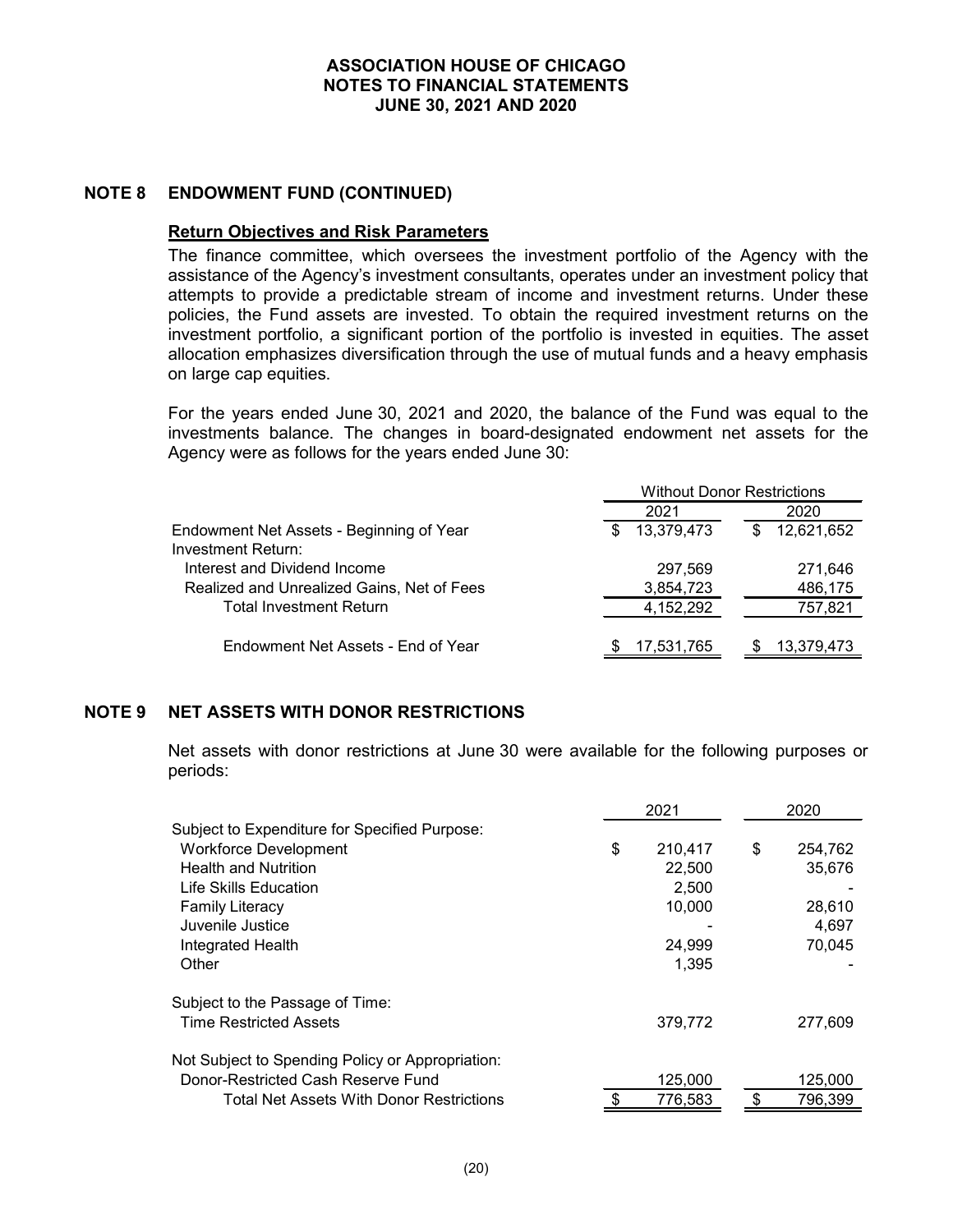### **NOTE 10 NET ASSETS RELEASED FROM RESTRICTIONS**

Net assets were released from donor restrictions by incurring costs satisfying the restricted purposes specified by donors or through the satisfaction of time restrictions as follows:

|                          | 2021    |  | 2020      |  |  |
|--------------------------|---------|--|-----------|--|--|
| <b>Time Restrictions</b> | 302,363 |  | 560,810   |  |  |
| Various Program Services | 657,352 |  | 732.756   |  |  |
| ™otal                    | 959.715 |  | 1.293.566 |  |  |

### **NOTE 11 EMPLOYEE BENEFIT PLANS**

On August 1, 1997, the Agency instituted a qualified 401(k) plan for its employees who meet the age and service requirements as outlined in the plan. For fiscal years ended June 30, 2021 and 2020, the expense recognized for the matching contribution was \$33,776 and \$19,248, respectively.

The Agency's Association House High School, through its relationship with YCCS, is required to contribute to the Chicago Teachers' Pension Fund as required by Chicago Public Schools (CPS). CPS deducts the pension amounts directly from payments made to YCCS, which are reflected as adjustments to YCCS' payments to the Agency. Information pertaining to the arrangement is reflected below:

|                                               | 2021 |          | 2020 |           |
|-----------------------------------------------|------|----------|------|-----------|
| <b>Total Pensionable Salaries</b>             | S    | 466,882  |      | 410,481   |
| <b>Employees' Contribution Expense Picked</b> |      |          |      |           |
| up by Employer (4.5%)                         |      | 21.010   |      | 18.472    |
| Employer's Contribution Expense (11.16%)      |      | 52.104   |      | 45.810    |
| Less: CPS Deduction Amount of Employer's      |      |          |      |           |
| <b>Pension Expense</b>                        |      | (52,104) |      | (45, 810) |
| Pension True-up Amount                        |      |          |      |           |

# **NOTE 12 COMMITMENTS AND CONTINGENCIES**

#### **Operating Leases**

The Agency leases office equipment under an agreement that expires in September 2023. Future minimum rental payments are as follows:

| Year Ending June 30, | Amount |        |  |
|----------------------|--------|--------|--|
| 2022                 |        | 33,000 |  |
| 2023                 |        | 8.250  |  |
| Total                |        | .250   |  |

Rent expense for operating leases was \$48,676 and \$49,272 for the years ended June 30, 2021 and 2020, respectively.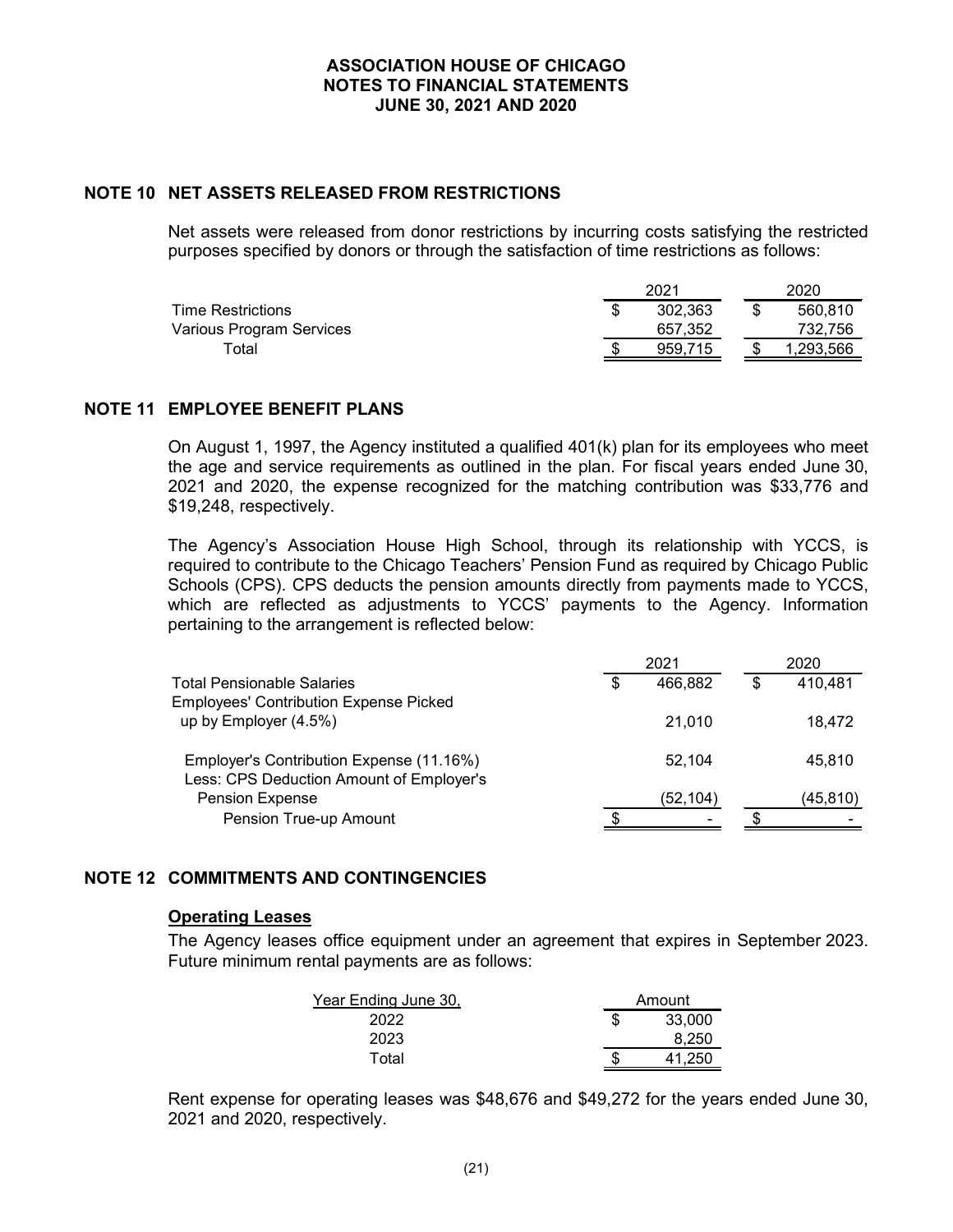# **NOTE 12 COMMITMENTS AND CONTINGENCIES (CONTINUED)**

#### **State Funding**

The Agency receives a significant portion of its operating revenue and support from agencies of the state of Illinois. Payment rates and reimbursement methodologies for the Agency's programs, funded by the state of Illinois agencies, may be subject to change or modification based on the amount of funding made available to the Agency by the state of Illinois. Should such funding changes occur, they could have an adverse effect on the Agency's revenue and support.

#### **Compliance with Grantor Restrictions**

The state and federal grants received by the Agency are subject to audit. Management believes that any disallowance of expenditures under these grants would not be material.

### **Contingencies**

The World Health Organization declared the spread of Coronavirus Disease (COVID-19) a worldwide pandemic. The COVID-19 pandemic is having significant effects on global markets, supply chains, businesses, and communities. Specific to the Agency, COVID-19 has and will continue to impact various parts of its operations and financial results. Specifically, the Agency has had to cancel or reschedule various programming activities. Management believes the Agency is taking appropriate actions to mitigate the negative impact. However, the full impact of COVID-19 is unknown and cannot be reasonably estimated as these events are still developing.

# **NOTE 13 CASH FLOW DISCLOSURES**

Interest paid for the years ended June 30, 2021 and 2020 totaled \$126,164 and \$136,796, respectively.

# **NOTE 14 SUBSEQUENT EVENTS**

Management evaluated subsequent events through December 2, 2021, the date the financial statements were available to be issued. Events or transactions occurring after June 30, 2021, but prior to December 2, 2021 that provided additional evidence about conditions that existed at June 30, 2021, have been recognized in the financial statements for the year ended June 30, 2021. Events or transactions that provided evidence about conditions that did not exist at June 30, 2021, but arose before the financial statements were available to be issued have not been recognized in the financial statements for the year ended June 30, 2021.